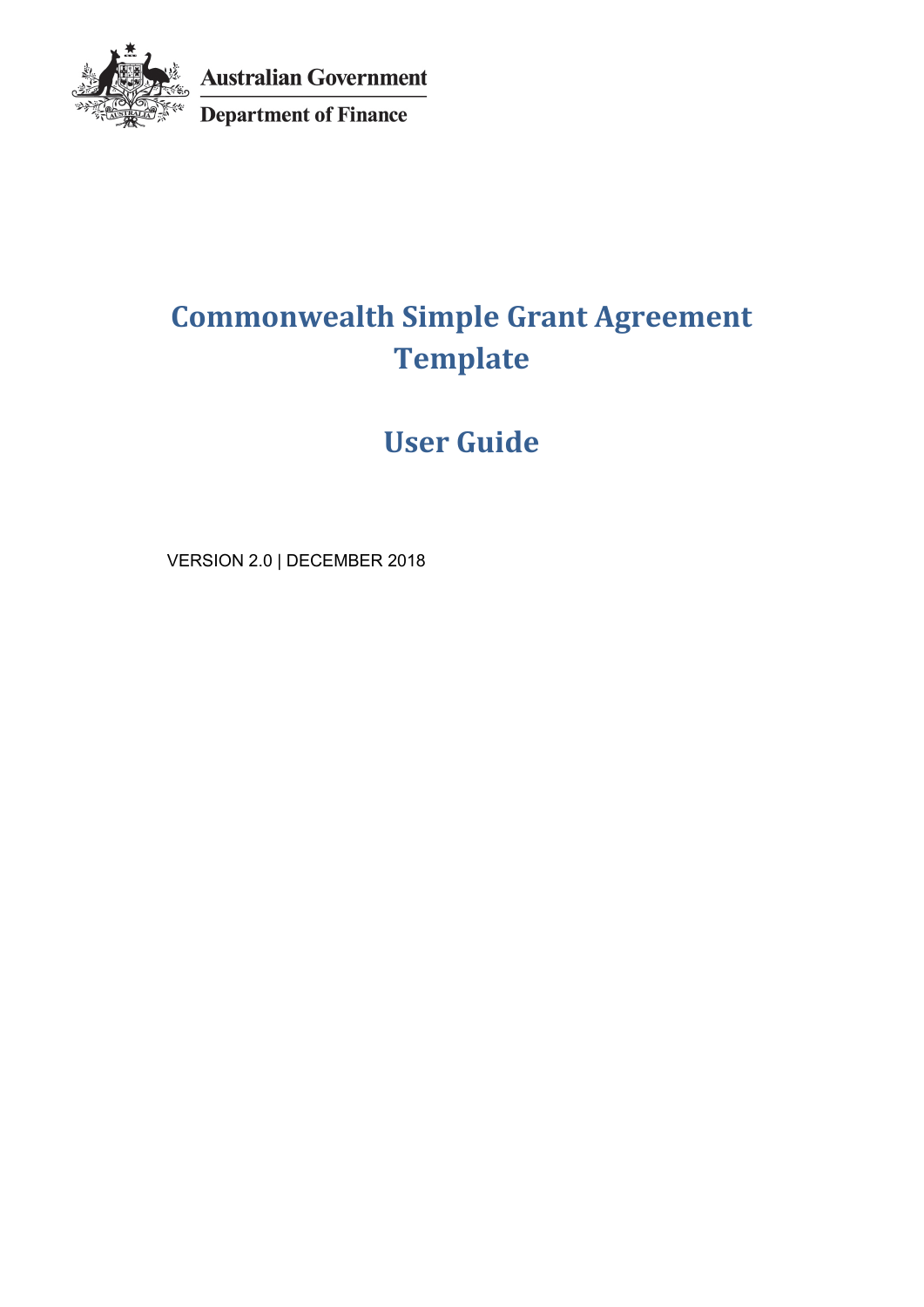# **Table of Contents**

| 1.    |    |
|-------|----|
| 2.    |    |
| 2.1.  |    |
| 2.2.  |    |
| 2.3.  |    |
| 3.    |    |
| 3.1.  |    |
| 3.2.  |    |
| 3.3.  |    |
| 4.    |    |
| 4.1.  |    |
| 4.2.  |    |
| 4.3.  |    |
| 4.4.  |    |
| 4.5.  |    |
| 4.6.  |    |
| 5.    |    |
| 5.1.  |    |
| 5.2.  |    |
| 5.3.  |    |
| 5.4.  |    |
| 5.5.  |    |
| 5.6.  | 13 |
| 5.7.  |    |
| 5.8.  |    |
| 6.    |    |
| 6.1.  |    |
| 6.2.  |    |
| 6.3.  |    |
| 6.4.  |    |
| 6.5.  |    |
| 6.6.  |    |
| 6.7.  |    |
| 6.8.  |    |
| 6.9.  |    |
| 6.10. |    |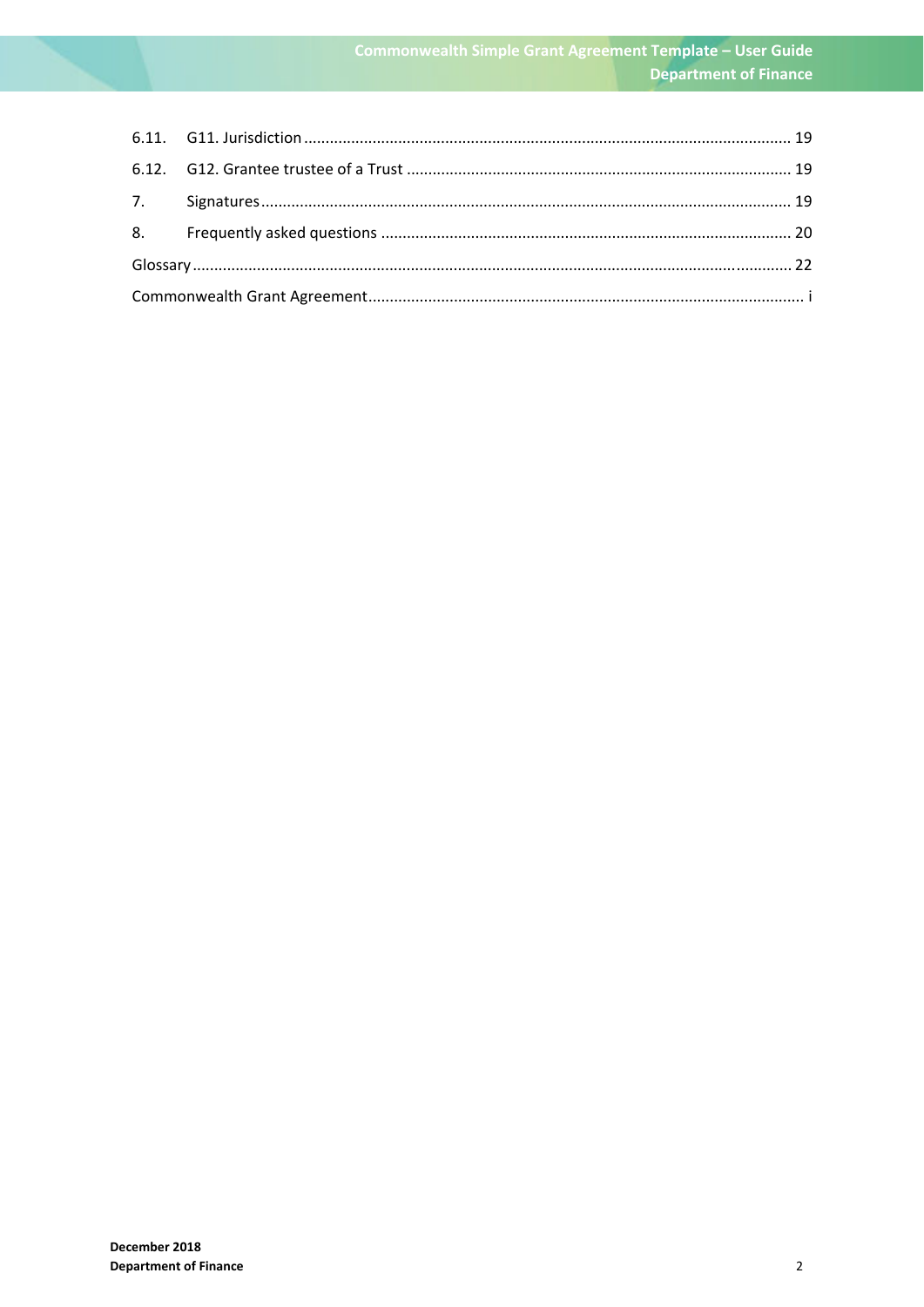# **1. Introduction**

- 1. This user guide is designed to assist you to use the Commonwealth Simple Grant Agreement Template (the template). It should be read in conjunction with the template (and the accompanying risk tool), which are available on the finance website at http://www.finance.gov.au/financial-framework/financial-managementpolicy‐guidance/grants/grant‐agreement‐template‐project.html.
- 2. The user guide discusses the structure of the template and provides step-by-step guidance on its various components. It also contains frequently asked questions and an example completed template.
- 3. Questions relating to the user guide, the template, and/or the risk tool, can be sent via email to grants@finance.gov.au.

### **2. How the template works**

- 4. This part explains the template section‐by‐section and provides guidance on how to use the template.
- 5. The template is designed to be used for low-risk grants across the Australian Government. Therefore, it has been drafted so that only certain sections can be amended.
- 6. To ensure consistency, you should only add content where the drafting instructions in the template indicate you can.
- 7. You should not reorder or remove any sections of the template, except where indicated. If you consider that other amendments need to be made to the template to use it for a particular grant, you should consider whether the template is appropriate.
- 8. See Attachment A for an example of a completed template.
- **2.1. Structure of the template**
- 9. Where an Agreement is created using the template it will have two parts: the template and the schedules, with each part made up of a number of components.
	- The template contains the introductory information, the Grant Details and any Supplementary Terms.
	- The schedules contains the Commonwealth General Grant Conditions (CGGCs), which are a standard set of terms and conditions which will apply to all Agreements using the template.
- 10. Once the template has been completed and signed by both Parties it, together with the schedules, forms the Agreement between the Commonwealth and the Grantee.
- 11. The **introductory information** component includes the details of who is entering into the Agreement (the Parties involved) and explains the nature and structure of the Agreement.
- 12. The **Grant Details** component (Items A to G12) describes the purpose of the Grant, the details of the Activity to be undertaken and the payments to be made, as well as any Supplementary Terms that apply to the Activity, such as specific legislative requirements or industry standards. You enter the specific details of the particular Grant into the Grant Details. The Grant Details component finishes with the signatures page where the Commonwealth and the Grantee execute the Agreement.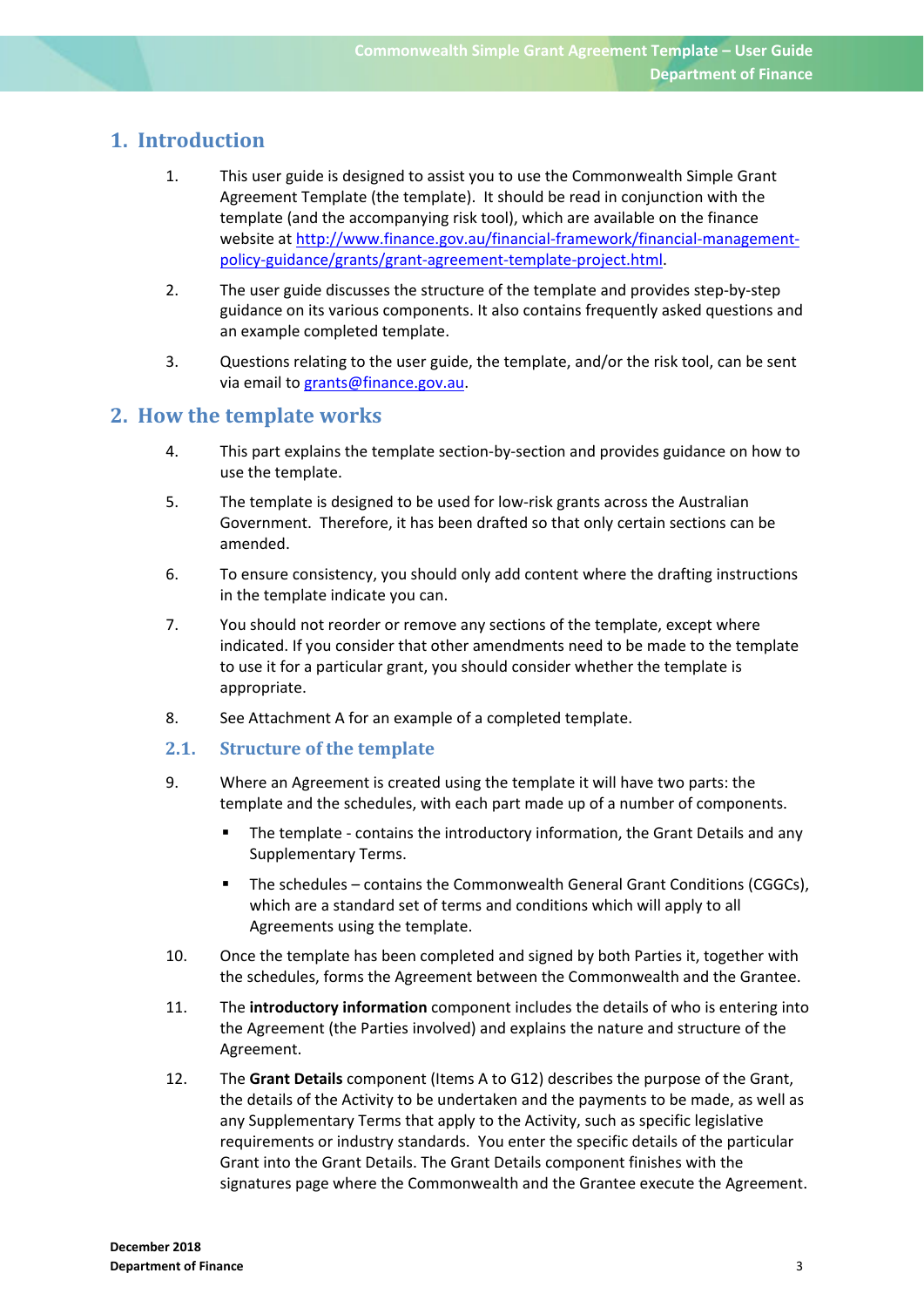- 13. The **Supplementary Terms** component (G. Supplementary Terms) is optional and contains additional terms and conditions. For many Agreements, there may not be a need to include Supplementary Terms, but for some Agreements, it may be appropriate to include one or more of the Supplementary Terms. You can only include the Supplementary Terms that are contained in the template. You should carefully consider whether to include a Supplementary Term and only include additional terms that are essential to the management of the Grant.
- 14. The **Commonwealth General Grant Conditions** (CGGCs) is a schedule (Schedule 1) attached at the end of the template. It defines the standard rights and obligations that apply to the Agreement. These conditions cannot be changed. If included, Supplementary Terms will take priority over the CGGCs if there is an inconsistency.

### **2.2. Adding schedules**

- 15. For straightforward Grants, all the details of the Activity should be contained in the Grant Details section of the template. However, for larger or more complicated Grants, it may be necessary to include information, which does not readily fit within the Grant Details section of the template, as additional schedules. For example, where a Grant extends over a number of years and involves milestones or periodic reporting, you should include any reporting templates which the Grantee will be required to use as schedules.
- 16. Additional information relating to the Activity should be included as additional schedules at the end of the Agreement. You should be careful to ensure any schedules are properly referenced in the Grant Details (e.g. Item 'B. Activity' and Item 'E. Reporting') and update the contents page accordingly.

### **2.3. Multiple Grants within an Agreement**

- 17. The template has been designed to accommodate more than one Grant under a single Agreement. This can be achieved by preparing a separate Grant Details component (with, if necessary, appropriate Supplementary Terms) for each Grant. Including multiple Grants in a single Agreement may affect the risk of the Agreement overall. Where multiple Grants are included under a single Agreement you should assess whether the template is the appropriate document to be used or whether a different agreement is appropriate.
- 18. Where multiple Grants are included under one Agreement, each Grant must be between the same Parties. The Grantee must be the same legal entity (e.g. the same ABN and ACN) and the same entity representing the Commonwealth should be providing the Grants.
- 19. Where an additional Grant is added to an existing Agreement, the new Grant Details should be treated as a variation to the original Agreement (see CGGC7).
- 20. Managing multiple Grants within a single Agreement can require additional oversight. Each Grant (and each Activity) should be actively managed, as there may be an increased risk of issues being overlooked or 'merged' across separate Grants. The governance capacity of your entity and the Grantee should be considered before incorporating multiple Grants within a single Agreement.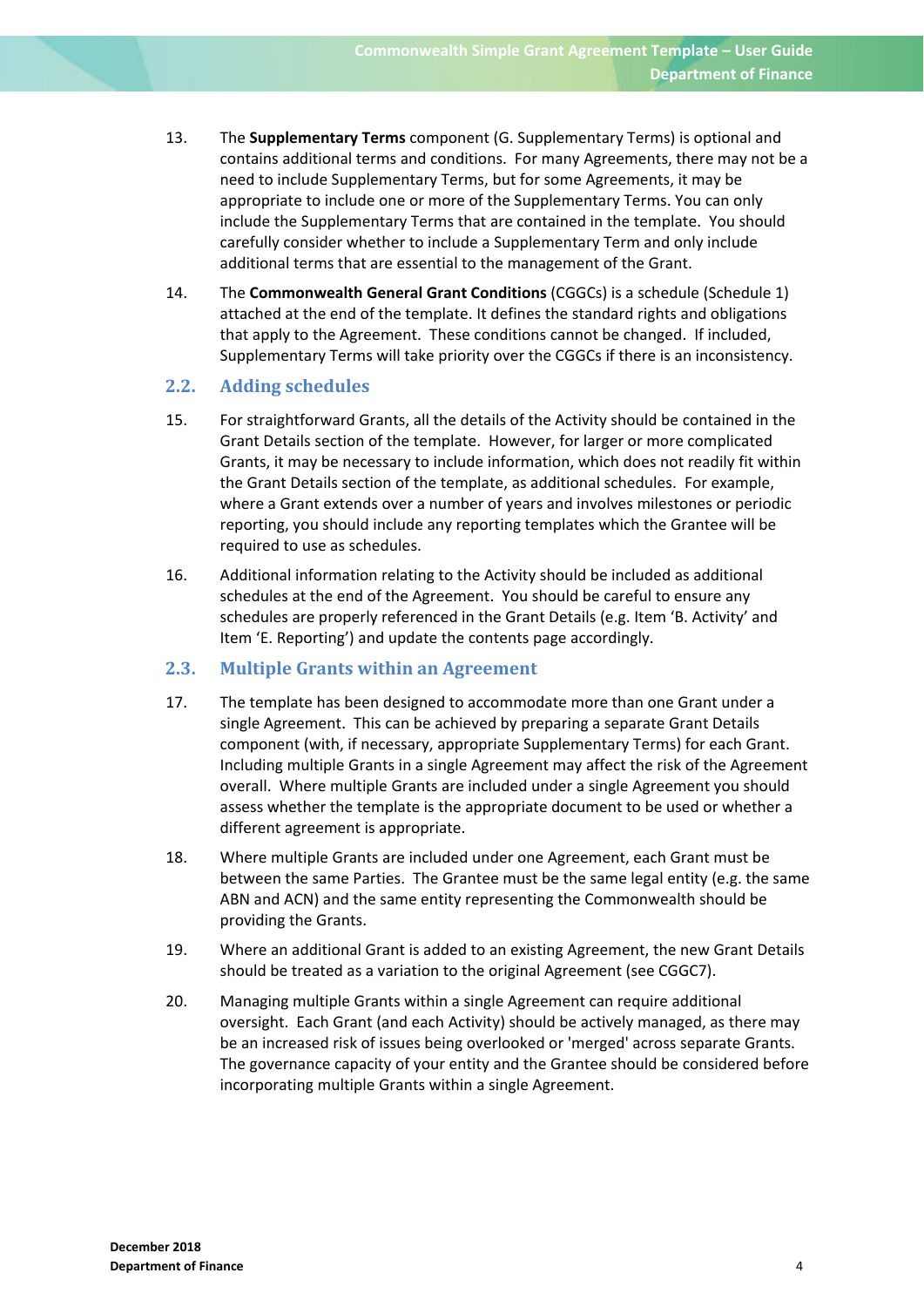# **3. The Grant Agreement**

### **3.1. Parties to the Agreement**

21. The 'Parties to this Agreement' section is where you enter the details of the Grantee and your entity (representing the Commonwealth) in the highlighted sections of the template.

### **Grantee**

- 22. You must include the full legal name of the Grantee, their registered address and Australian Business Number (ABN) (if applicable). You should confirm that this information is correct by searching the relevant databases. In particular, www.business.gov.au for company and business names and www.abr.business.gov.au for ABNs.
- 23. It may not be necessary to include all the information provided for in the template. For example, individuals may not have a trading or business name or fax number. However, you should include enough information so that the Grantee is identifiable.

*IMPORTANT: If the Grantee is the Trustee of a Trust you should include Supplementary Term G12. See part 6 of the user guide for more information.* 

#### **The Commonwealth**

24. This is where you provide the details of your entity. You should include all the information requested here.

### **3.2. Background**

- 25. The background gives a short summary of what each Party to the Agreement is agreeing to. The Commonwealth (represented by your entity) is agreeing to assist the Grantee to undertake the Activity in accordance with the Agreement. The Grantee is agreeing to use the Grant and undertake the Activity in accordance with the Agreement.
- 26. Although the background describes 'the Grant' and 'the Activity', the template has been designed to accommodate multiple Grants to the same Grantee within the Agreement.

### **3.3. Scope of this Agreement**

- 27. This section lists all the different documents that form the Agreement. Importantly, some documents may form part of the Agreement because you add them. Any documents that form part of the Agreement, for example, industry standards or reporting templates, must be referred to, or incorporated, in the Grant Details.
- 28. The hierarchy of the documents tells you which document will take priority if there are inconsistencies or ambiguities between different parts of the Agreement. The Supplementary Terms take priority over the CGGCs. For example, the CGGCs require the Grantee to maintain records of the expenditure of the Grant. However, the nature of the Activity may require the Supplementary Term on record keeping to allow you to specify the records the Grantee should retain. In that case, the Supplementary Term on record keeping will override the CGGC on record keeping.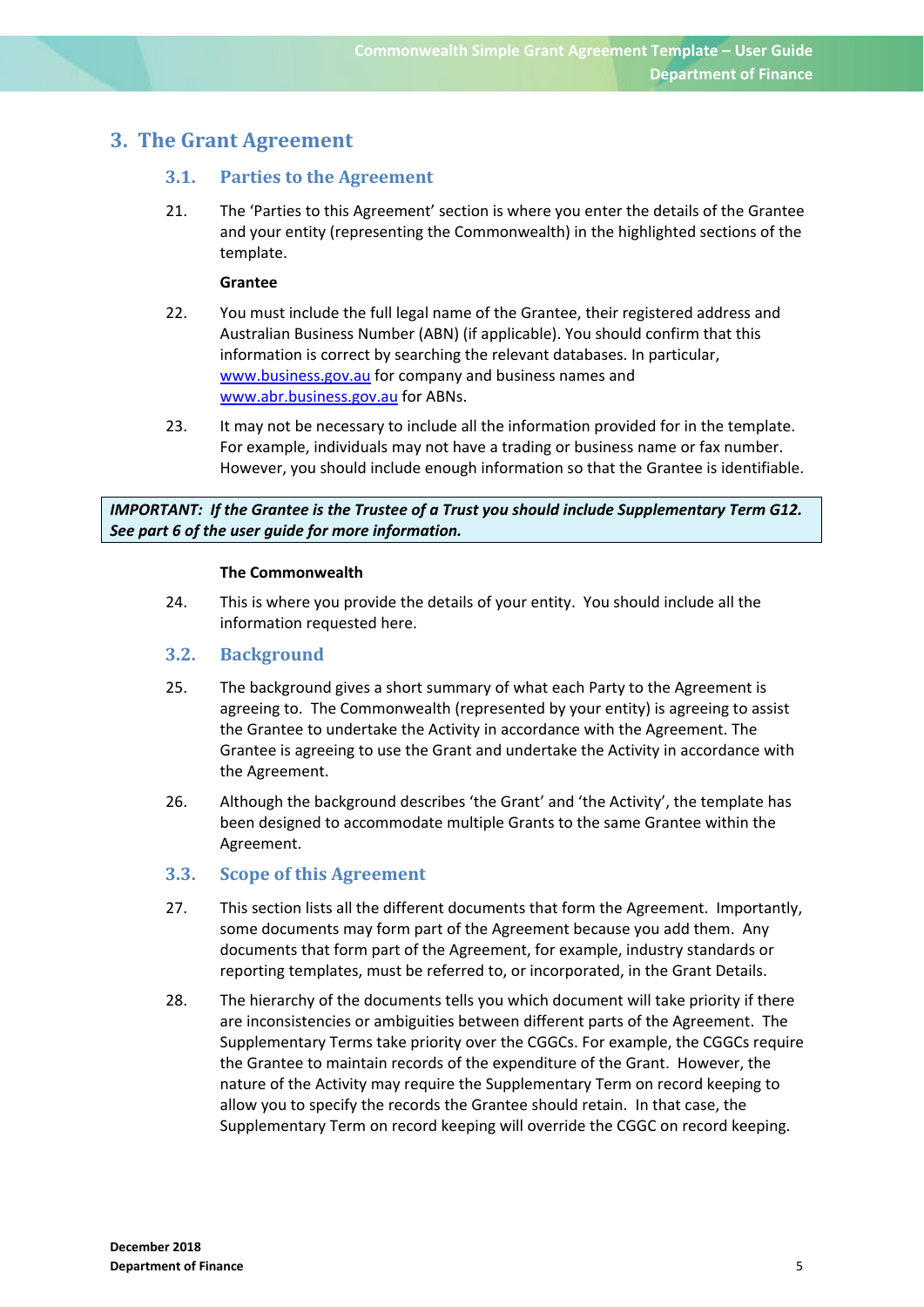*IMPORTANT: You should only add documents to the Agreement that are necessary to enable the Grantee to undertake the Activity. For example, any reporting templates that the Grantee is to use should be referred to in the Grant Details at item 'E. Reporting' and then attached to the Agreement as a schedule.*

29. Only documents in the Agreement, or incorporated by reference, form part of the Agreement. This means that all other things, such as written proposals, email exchanges, or conversations before the Agreement was signed, may not form part of the Agreement. You should therefore ensure that the Grant Details are clear and contain all information necessary for the Activity to be undertaken.

# **4. Grant Details**

- 30. The Grant Details are where you include the information that relates to a particular Grant. This includes a description of the purpose of the Grant, details of the Activity/ies the Grantee must perform, and any related payment details and reporting requirements. It also includes the contact details of the Commonwealth's and the Grantee's representatives who will be responsible for managing the Grant on a day‐to‐day basis.
- 31. You can amend the details under the various item headings in the Grant Details to suit your particular Grant and the Activity. However, you must not amend or delete any of the item headings, as they relate to definitions in the CGGCs and are referenced throughout the Agreement.

*IMPORTANT: Any relevant Supplementary Terms should be included as part of the Grant Details. These provisions will relate to the specific Grant covered by the Grant Details. It is therefore possible for different Grants to have different Supplementary Terms under the one Agreement. Supplementary Terms are discussed in part 6 of the user guide.*

### **4.1. A. Purpose of the Grant**

- 32. In this section you should include a brief description of the aims and/or objectives of the Grant. This provides context for the Grant and the Activity. You don't need to include details of the specific Activity here as this will be covered in the next section.
- 33. It is likely that any related grant opportunity or program guidelines will contain a description of the purpose of the Grant or grant opportunity or program. All Grants under a grant opportunity or program may have the same or similar detail in this section. Make sure that the description here is consistent with any published grant opportunity or program guidelines.

### **4.2. B. Activity**

- 34. In this section you should provide a detailed description of the particular Activity/ies that the Grantee must undertake. You should be as comprehensive and precise as is necessary to ensure that both Parties have a clear and agreed understanding of the Activity. A useful test is to consider whether someone who is not familiar with the Grant, your entity or the Grantee could read this section and understand the Activity and what is required. This section will be the main reference tool if any issues arise as to whether or not the Activity has been properly undertaken and successfully completed. If the Grant is to be paid in instalments or on the achievement of milestones, these should be reflected here (see also section 4.4 of the user guide).
- 35. Where necessary, you should also provide details of anything that is specifically **not** part of the Activity and therefore not covered by the Grant.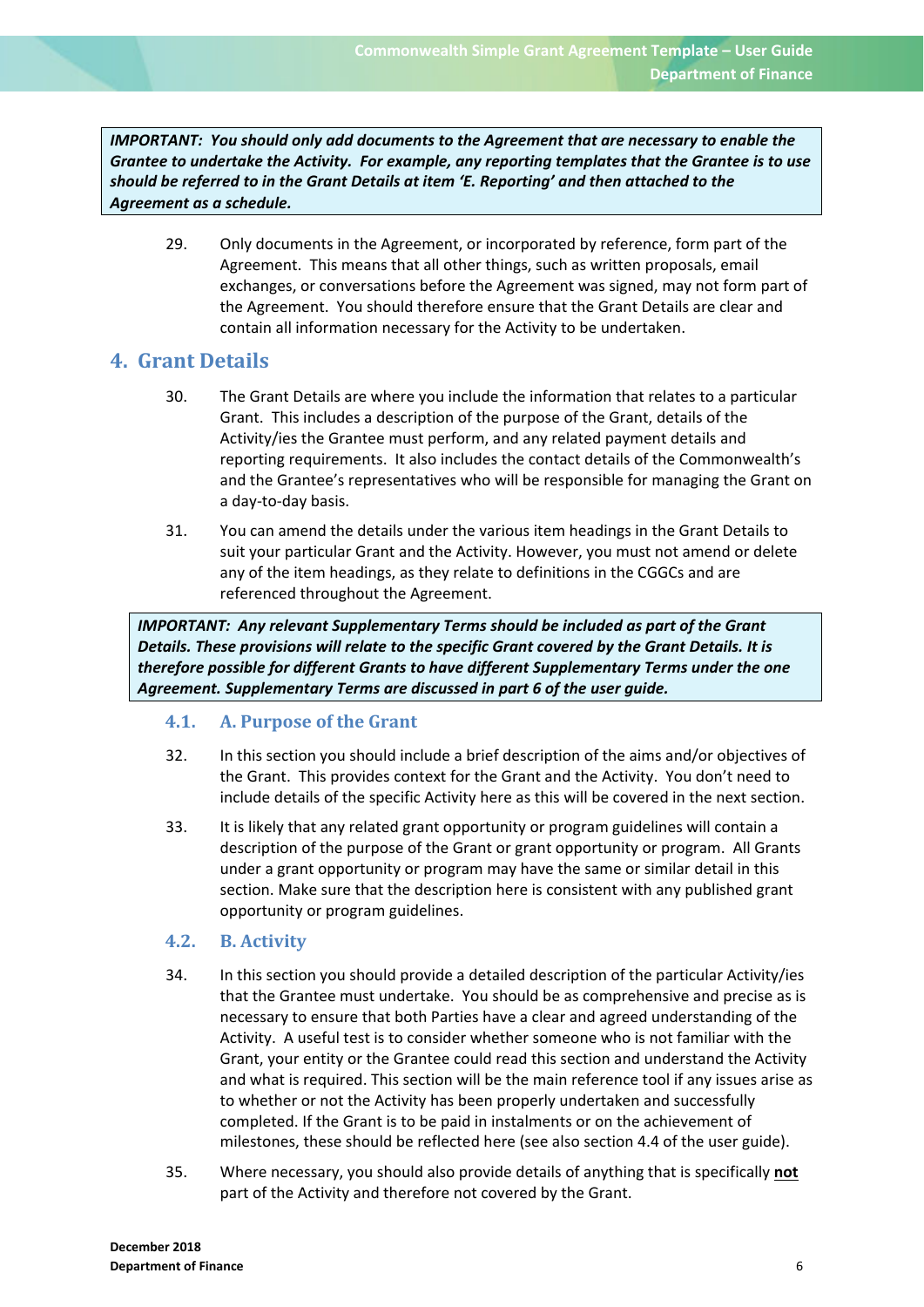36. If the Activity involves preparing reports you should refer to them here. However, do not include the specific details of any reports. The actual content of reports should be included at item 'E. Reporting' (see section 4.5 of the user guide).

### **4.3. C. Duration of the Grant**

- 37. In this section you should indicate the date the Activity will start and end (the Activity Completion Date) and when the Agreement will end (the Agreement End Date). Note these could be specified events.
- 38. Be sure you leave enough time between the Activity Completion Date and the Agreement End Date to allow for anything the Grantee is required to do as part of the Activity, including the preparation and submission of any final reports required under items 'B. Activity' and 'E. Reporting'.

### **4.4. D. Payment of the Grant**

- 39. In this section you should include all details regarding payment of the Grant. This includes the amount of the Grant and the form and timing of payments (such as instalments and linking payments to the achievement of milestones) and whether or not Goods and Services Tax (GST) is payable on the Grant. If applicable, you may wish to specify whether interest can or cannot be earned on the Grant. If you do allow interest to be earned on the Grant, you should also consider whether to include the optional text at the definition of 'Grant' at CGGC21 that the Grant includes interest earned by the Grantee on the money.
- 40. If possible, you should include the details of the bank account into which payments will be made to avoid any confusion when it comes time to make a payment. The Grantee does **not** necessarily need to open a separate bank account specifically for the Grant. Separate bank accounts should generally not be required for low‐value grants and may represent additional administrative costs for the Grantee.
- 41. You should include any invoicing information required for the payment of the Grant. This includes all the requirements for an invoice to be a 'tax invoice' for the purposes of the GST legislation for taxable supplies made under the Agreement.
- 42. You have the option of including a clause that allows you to issue the Grantee with a Recipient Created Tax Invoice (RCTI), rather than requiring the Grantee to invoice you. If you have any specific administrative requirements around RCTIs you can include them here.
- 43. Questions regarding the treatment of GST in relation to any payments being made under the Agreement should be directed to the chief financial officer unit within your entity or the Australian Taxation Office.

### **4.5. E. Reporting**

- 44. In this section you should specify any reporting requirements in relation to the Grant. Reports should focus on the performance of the Activity and its outcomes. In some situations, you may require additional information to be provided by the Grantee, such as data showing the outcomes of the Activity.
- 45. You should carefully consider what data and reporting you require the Grantee to provide. While you should ensure that the Grantee is providing sufficient information to enable you to assess the Grantee's performance of the Activity, you should avoid requesting data or reports that you do not intend to use.
- 46. You should be very clear about what needs to be included in each report, what data needs to be collected, how the information in the report should be presented, details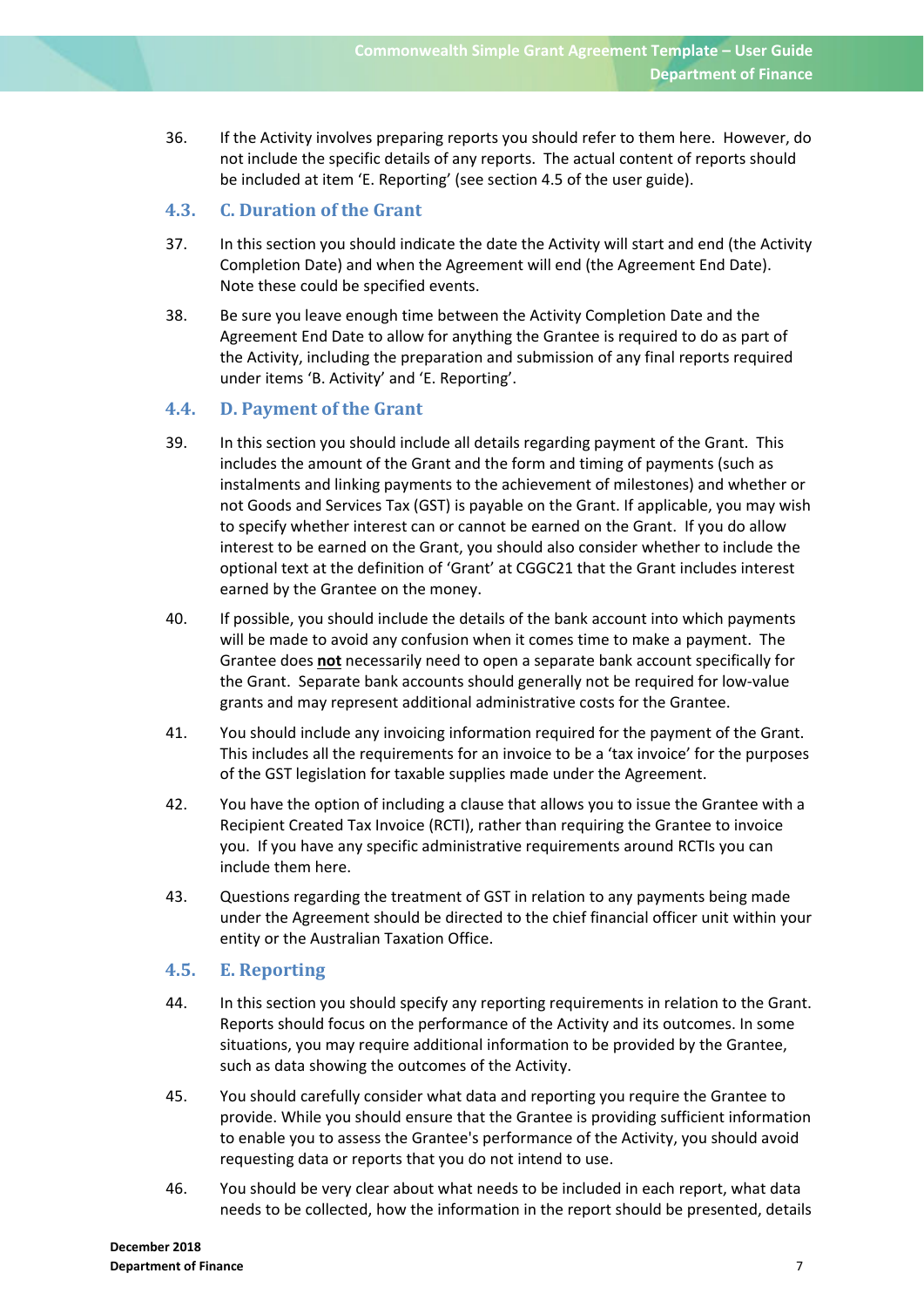of any particular certification or sign off required and the date by which reports are to be submitted. Where the Grant is being paid in instalments, the timing of the submission of reports can be aligned with the payment of the Grant to assist with management of the Agreement.

47. Where reports are required to be approved before they are accepted, this should be clearly indicated and you should ensure that sufficient information is requested to allow the reports to be properly assessed.

### *IMPORTANT: The licence to Intellectual Property Rights in Reporting Material (see CGGC12) directly relates to the reports in item 'E. Reporting'.*

- 48. The default position under the CGGCs requires the Grantee to provide a signed statement indicating that the Grant was spent in accordance with the Agreement. You should consider carefully whether there is a need for additional financial reports or acquittals and the burden this might have on the Grantee, taking into account the value of the Grant, the nature of the Activity and the relevant risks.
- 49. Consistent with the Commonwealth Grants Rules and Guidelines, when determining what financial acquittal or reporting is required, you must have regard to information collected by regulators and available to you. If a Grantee provides an annual audited financial statement to a regulator, then a financial acquittal should not be required, except for higher risk grants. If this is the case you should carefully consider whether using this template is appropriate for the proposed grant.

*IMPORTANT: If the Activity requires independently audited financial acquittal reports you must include Supplementary Term 'G4. Audit*'*.* 

- 50. Independently audited financial acquittal reports can be expensive and you should carefully consider whether they are needed for a low-risk grant. Where independently audited financial acquittal reports are appropriate, due to the nature of the Grant, the cost of preparing the report should be factored into the Grant.
- **4.6. Party representatives and address for notices**
- 51. The Parties' representatives will be responsible for liaison and the day‐to‐day management of the Grant, as well as accepting and issuing any written notices (see CGGC3) in relation to the Grant. Each representative chosen should have the authority to make decisions with regard to the Agreement.
- 52. These details should be kept up-to-date. In some situations, it may be appropriate for your entity to establish a 'dedicated' email address for a Grant or series of Grants that is accessible by more than one person, to avoid notices being 'missed'.

### **5. Commonwealth General Grant Conditions**

- 53. This part provides guidance on the Commonwealth General Grant Conditions (CGGCs). The CGGCs automatically apply to all Agreements and all Grants using the template. The CGGCs are provided as a set of standard terms and conditions in a two page schedule, similar to the way terms and conditions are presented in other sectors, such as the real estate or insurance sector.
- 54. The CGGCs comprise 20 main clauses and a definitions clause. They cover categories including:
	- undertaking the Activity
		- the relationship between the Commonwealth and the Grantee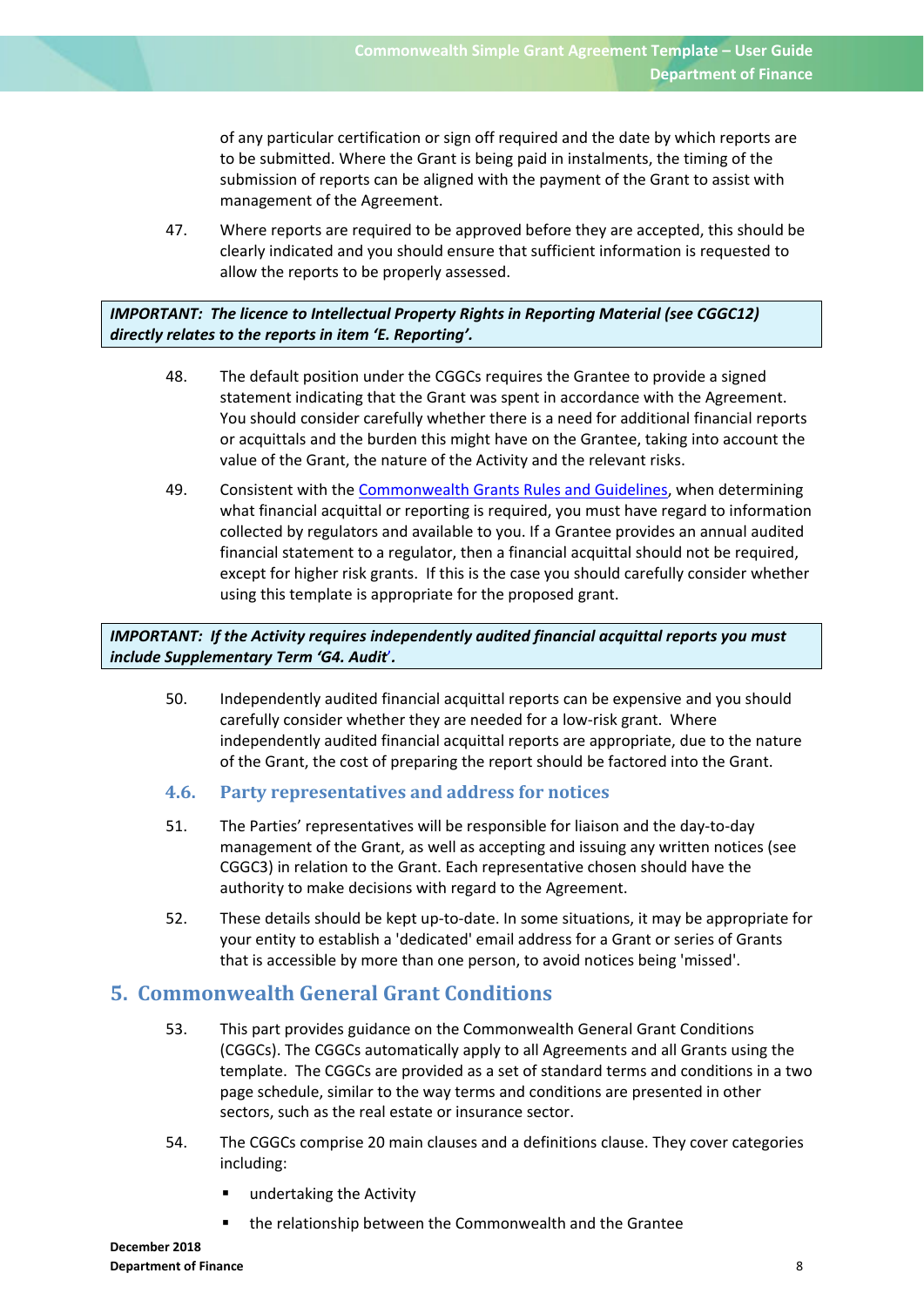- conditions relating to the payment of the Grant
- **•** handling information
- managing risks
- resolving disputes
- ending the Agreement early.
- 55. The CGGCs cannot be changed. However, some may be displaced by Supplementary Terms (see part 6 of the user guide). For example, including Supplementary Term 'G5. Activity Material' will give the Commonwealth a broader licence to Intellectual Property Rights than under CGGC12.

### **5.1. How is the Activity to be undertaken?**

- 56. This section of the user guide concerns the obligations on the Grantee when carrying out the Activity, as described in the Grant Details (see section 4.2 of the user guide).
- 57. Under CGGC1 the Grantee agrees to undertake the Activity according to the Agreement. This is the Grantee's main obligation under the Agreement. Where the Grantee fails to undertake the Activity in accordance with the Agreement it may trigger some of the other provisions, such as withholding payments (see CGGC8) or termination for default (see CGGC18).

### **5.2. How is the relationship governed?**

- 58. This section of the user guide concerns the relationship between the Commonwealth (represented by your entity) and the Grantee. It covers acknowledgements, notices, the legal relationship between the Parties, subcontracting, conflict of interest and variations to the Agreement.
- 59. CGGC2 deals with acknowledgements. It is common practice for a recipient of an Australian Government grant to acknowledge the Australian Government's support in grant-related material. Often the form of the acknowledgement will include the Commonwealth Coat of Arms or the administering entity's logo. There may be specific wording that you would like used, such as a reference to the grant program under which the Grant is provided.
- 60. CGGC3.1 requires both the Commonwealth and the Grantee to notify the other if something happens that is reasonably likely to have a negative effect on the carrying out of the Activity, the management of the Grant or anything else that party is required to do under the Agreement. It would be impossible to list all such circumstances. However, as a guide, an adverse change to anything that formed part of an application submission, was specifically discussed prior to entering the Agreement, or that is referred to in the Grant Details, should be notified to the other party.
- 61. CGGC3.2 requires all notices under the Agreement be in writing, signed by the Party giving notice and addressed to the other Party's representative (as specified in item 'F. Party representatives and address for notices' of the Grant Details). Notices in writing include electronic communications such as email.
- 62. While notices under CGGC3 will need to be in writing and signed by the Party giving notice, not all communication between the Parties needs to be in writing and signed.
- 63. Generally, written notification will be required for any 'official' correspondence in relation to the Grant or under the Agreement, such as accepting reports (see section 4.5 of the user guide), withholding payment (see CGGC8), termination for default (see CGGC18) and cancellation for convenience (see CGGC19).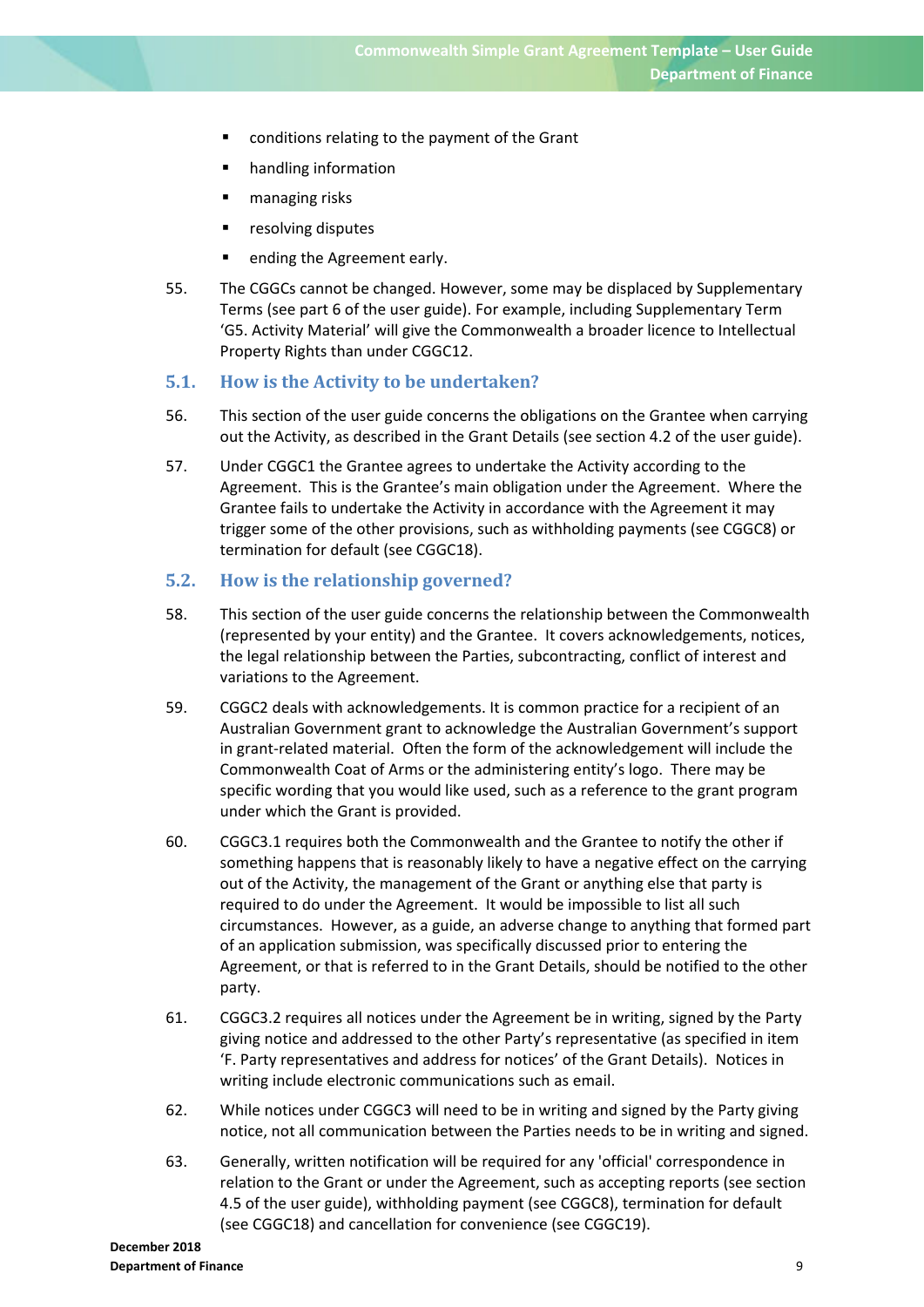- 64. Day‐to‐day interaction between you and the Grantee can be undertaken in a less formal setting. However, you should ensure that appropriate file notes and other records are kept and that anything significant is confirmed in writing.
- 65. CGGC3.3 enables the Commonwealth to give the Grantee notice of certain minor or administrative changes to the Agreement without the need for a formal variation in accordance with CGGC7. The notice must be in accordance with CGGC3.2. This is limited to minor or administrative changes that do not increase the Grantee's obligations under the Agreement, such as a change of contact details, indexation or a change of reporting date to the benefit of the Grantee. Any such changes are legally binding. If there is any doubt about whether the change is minor or administrative and doesn't increase the obligations of the Grantee, a formal variation to the Agreement should be made. A Notice of Change template is available for use in making these minor or administrative changes.
- 66. CGGC4 clarifies that the Agreement does not make either Party the employee, agent or partner of the other Party. It makes it clear that no Party can bind or represent the other Party to someone outside the Agreement (i.e. the Grantee is not part of your entity, or able to speak on behalf of your entity, just because it is undertaking the Activity).
- 67. CGGC5 deals with subcontracting. As the template is intended for use in relation to low‐risk grants, the Grantee is not required to obtain the Commonwealth's approval prior to engaging subcontractors. The Grantee remains responsible for the compliance of subcontractors with the Agreement. The Grantee is still required to provide the details of any subcontractors to the Commonwealth upon request.
- 68. It is the Grantee's responsibility to manage any issues with subcontractors, given they are best placed to do this. Under the Agreement, the Grantee is required to ensure that all relevant aspects of the Agreement are complied with, regardless of whether subcontractors are involved.
- 69. Under CGGC6, the Grantee agrees to notify the Commonwealth promptly of any conflicts of interest which could affect its performance of the Agreement. The inclusion of a conflict of interest provision is common for most types of agreements with the Commonwealth. The Grantee is also required to take action to resolve conflicts, which will depend on the nature of the particular conflict.
- 70. Where the Grantee fails to take appropriate action to resolve a conflict, you may be entitled to enforcement provisions, such as withholding payments (see CGGC8).
- 71. CGGC7 requires that any variations to the Agreement are recorded in writing and signed by both Parties. It is not uncommon for a grant agreement to need to be varied during the life of the agreement. For example, intervening factors may require milestones or the timing of payments to change. While these issues are likely to be initially addressed through discussions with the Grantee, it is important that any variations are formally recorded in writing and signed by the appropriate personnel. This reduces the risk of uncertainty regarding the Parties' respective roles and responsibilities. CGGC3.3 provides for those minor or administrative changes that do not increase the Grantee's obligations to be notified to the Grantee without the need for a variation.

### **5.3. What conditions apply to payments?**

72. This section of the user guide deals with the conditions that attach to the payment of the Grant. It covers making payments and repayments, withholding payments and spending payments.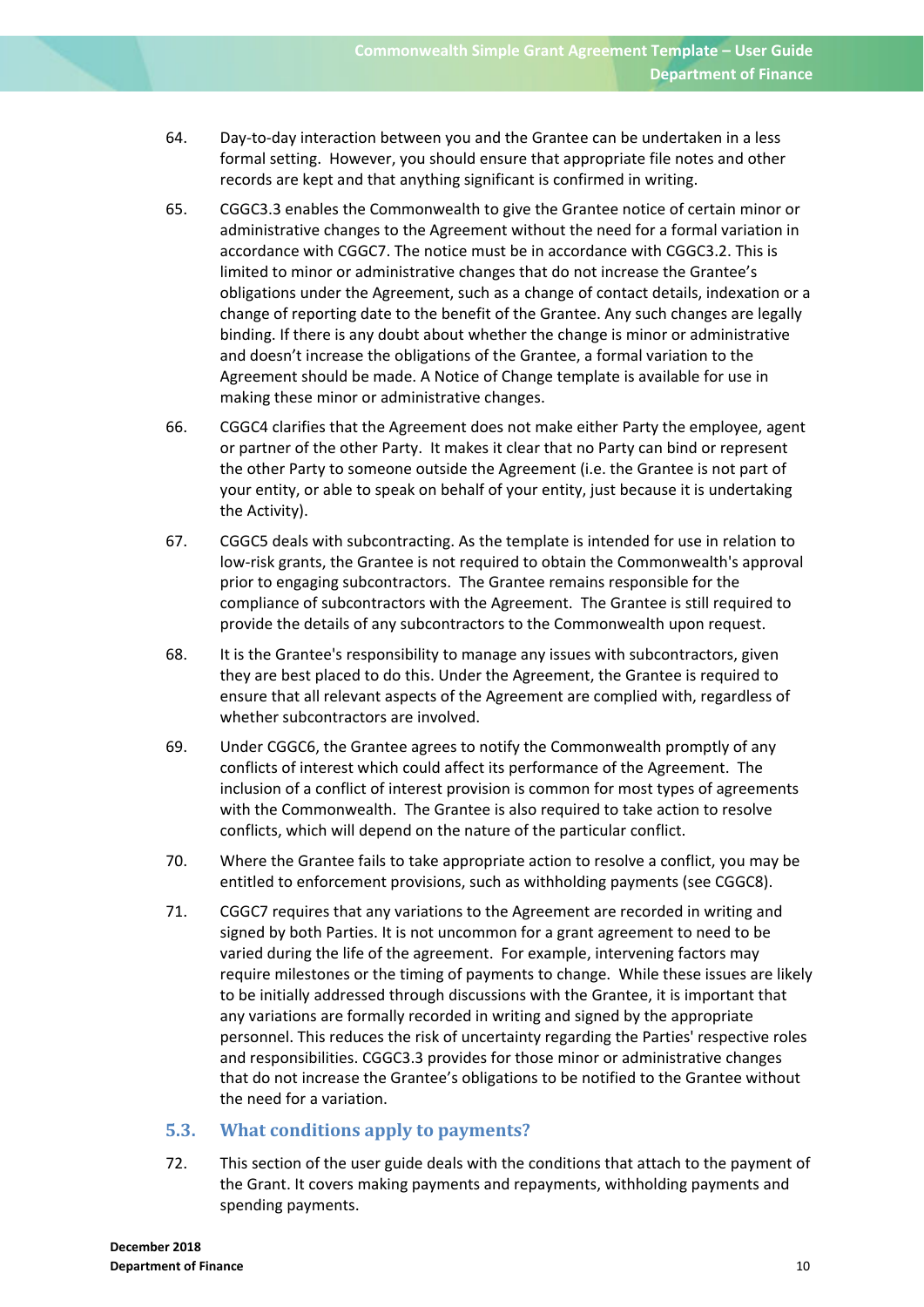- 73. CGGC8 deals with payment of the Grant. While the performance of the Activity is the Grantee's main obligation under the Agreement, payment of the Grant in accordance with the Grant Details is the Commonwealth's main obligation.
- 74. Where the Commonwealth reasonably believes the Grantee has failed to comply with the Agreement, or is unable to undertake the Activity, it may be able to withhold the Grant by giving notice. This could be relevant where the Grantee has not complied with the Agreement, for example, by failing to meet milestones. Withholding payments can seriously impact on the ability of the Grantee to continue to undertake the Activity so this option should be carefully considered. Any issues with the Grantee's performance of the Agreement should be discussed with the Grantee in a timely manner. If a payment is withheld, it is important that the Grantee is made aware of the reason and the action the Grantee can take to address the issue. This will enable it to be resolved as quickly as possible.
- 75. CGGC9.1 contains the second main obligation on the Grantee, which is to spend the Grant for the purpose of the Activity only. It also requires the Grantee to provide a signed statement verifying that the Grant was spent in accordance with the Agreement.
- 76. CGGC9.2 states the default position under the Agreement in relation to financial reporting and acquittals. At item 'E. Reporting' in the Grant Details, you should specify the form and content of the signed statement. You should also indicate who should sign the statement. This may be the Grantee's representative as indicated at item 'F. Party representatives and address for notices' of the Grant Details (see section 4.6 of the user guide). In other circumstances, it may be appropriate to specify some other representative of the Grantee, for example, the chief financial officer.
- 77. Under CGGC10.1, the Grantee agrees to repay any amount of the Grant that is misspent or that is additional to the requirements of the Activity, unless agreed otherwise.
- 78. CGGC10.2 allows the Commonwealth to deduct an amount to be repaid from future payments of the Grant or any amounts payable under another agreement between the Grantee and the Commonwealth, rather than requiring repayment. This may be more administratively efficient where there are future payments of the Grant to be made. This allows excess or misspent amounts of one Grant to be set off against another Grant with the same Grantee. However if this is done, the accounting for each Grant should be clear about the status of each.

### **5.4. How is information to be handled?**

- 79. This section of the user guide deals with information under the Agreement. It covers record keeping, intellectual property, privacy and confidentiality.
- 80. CGGC11 contains the default record keeping requirement under the Agreement. Often grant agreements will specify a length of time for which the recipient must maintain records, for example, a five year period. Under this clause, the requirement to maintain records of expenditure cease when the Agreement ends. It is important that the Agreement End Date is after the time that all reports are provided. If additional record keeping requirements are required (whether financial records or other records associated with the conduct of the Activity) and you wish to specify a five year period after the Activity Completion Date for retaining records, you should use Supplementary Term 'G3. Record keeping'.
- 81. CGGC11 does not affect requirements on the Grantee to maintain records for reasons separate to the Agreement, for example, for tax purposes.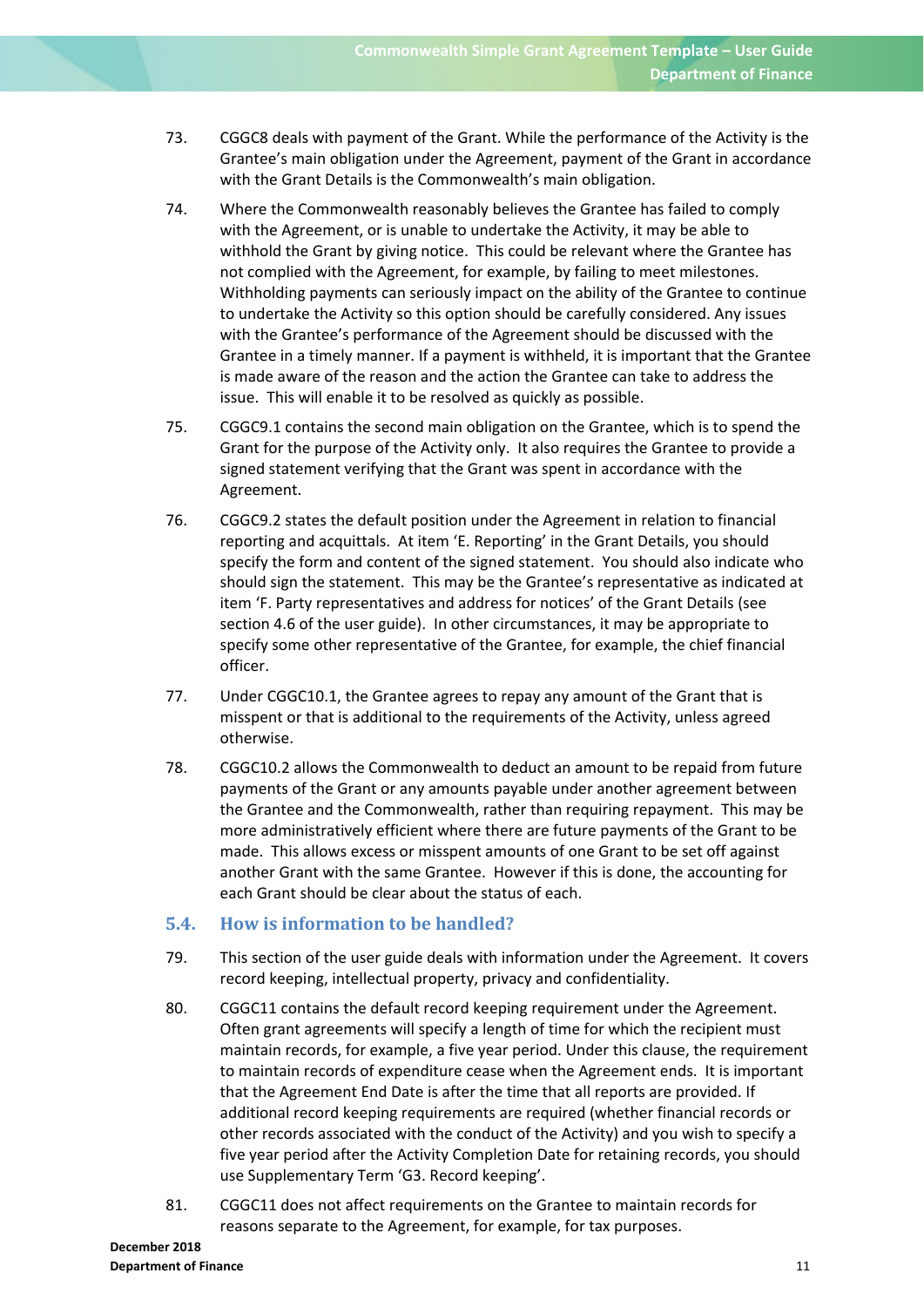- 82. CGGC12.1 and CGGC12.2 contain the default position under the Agreement that the Grantee owns all the Intellectual Property Rights (IPR) in Activity Material and Reporting Material, except in the case of Existing Material with IPR originally owned by someone other than the Grantee. Whoever is the original owner of the IPR in Existing Material retains ownership. The Commonwealth is granted a licence with regard to Reporting Material only for Commonwealth Purposes. Activity Material, Reporting Material, Existing Material and Commonwealth Purposes are defined in the CGGC21.
- 83. The licence in CGGC12.3 allows the Commonwealth to use, reproduce, publish and adapt Reporting Material free for Commonwealth Purposes (which do not include commercial purposes). This licence covers, for example, reporting to Ministers or publishing on the entity website. This approach is consistent with paragraph 11.2 of the *Commonwealth Grants Rules and Guidelines*.
- 84. Where the purpose of the Grant is to produce some sort of product, such as a pamphlet or training tools, which the Commonwealth may want to use or adapt, the licence granted under CGGC12.3 is likely to be insufficient. Supplementary Term 'G5. Activity Material' provides a broader licence to the Commonwealth to use, reproduce, publish and adapt Activity Material
- 85. The template does not include specific provisions dealing with moral rights. If the proposed Activity includes the development of indigenous intellectual property; matters with a distinct religious, spiritual, moral or ethical context; work where there is a high degree of artistic sensitivity; or work that may need to be heavily adapted or edited by the Commonwealth, you should consider whether this template is appropriate. It may be that an agreement with a more detailed approach to IPR and moral rights is necessary.
- 86. CGGC13 defines the obligations on the Grantee with regard to Personal Information under the Agreement. The Grantee agrees not to do anything which, if done by the Commonwealth, would be a breach of an Australian Privacy Principle. Personal Information and Australian Privacy Principles are defined in the *Privacy Act 1988*.
- 87. The Grantee is subject to, and required to comply with, the *Privacy Act 1988*. The Commonwealth also is subject to the *Privacy Act 1988*, including obligations relating to the Personal Information of the Grantee, its staff and beneficiaries.
- 88. CGGC14 concerns confidentiality. It is designed to be consistent with the obligations that exist at common law regarding confidential information.

### **5.5. How are risks managed?**

- 89. This section of the user guide deals with the management of certain risks under the Agreement. It covers insurance and indemnities.
- 90. CGGC15 concerns the Grantee's obligation to maintain adequate insurance and to provide proof of insurance, when requested. Determining what is adequate insurance for a given Activity depends on the nature and circumstances of the Activity and the Grantee. In the context of a low-risk grant, the template assumes the Grantee, rather than the Commonwealth, is best placed to assess the type and amount of insurance required for the Activity.
- 91. CGGC16 deals with indemnities. An indemnity seeks protection for a Party against loss, which it might suffer as a result of the Activity. This clause sets out the Grantee's obligations in indemnifying the Commonwealth in respect to the Activity. The Commonwealth is responsible to the extent it contributed to the claim, loss or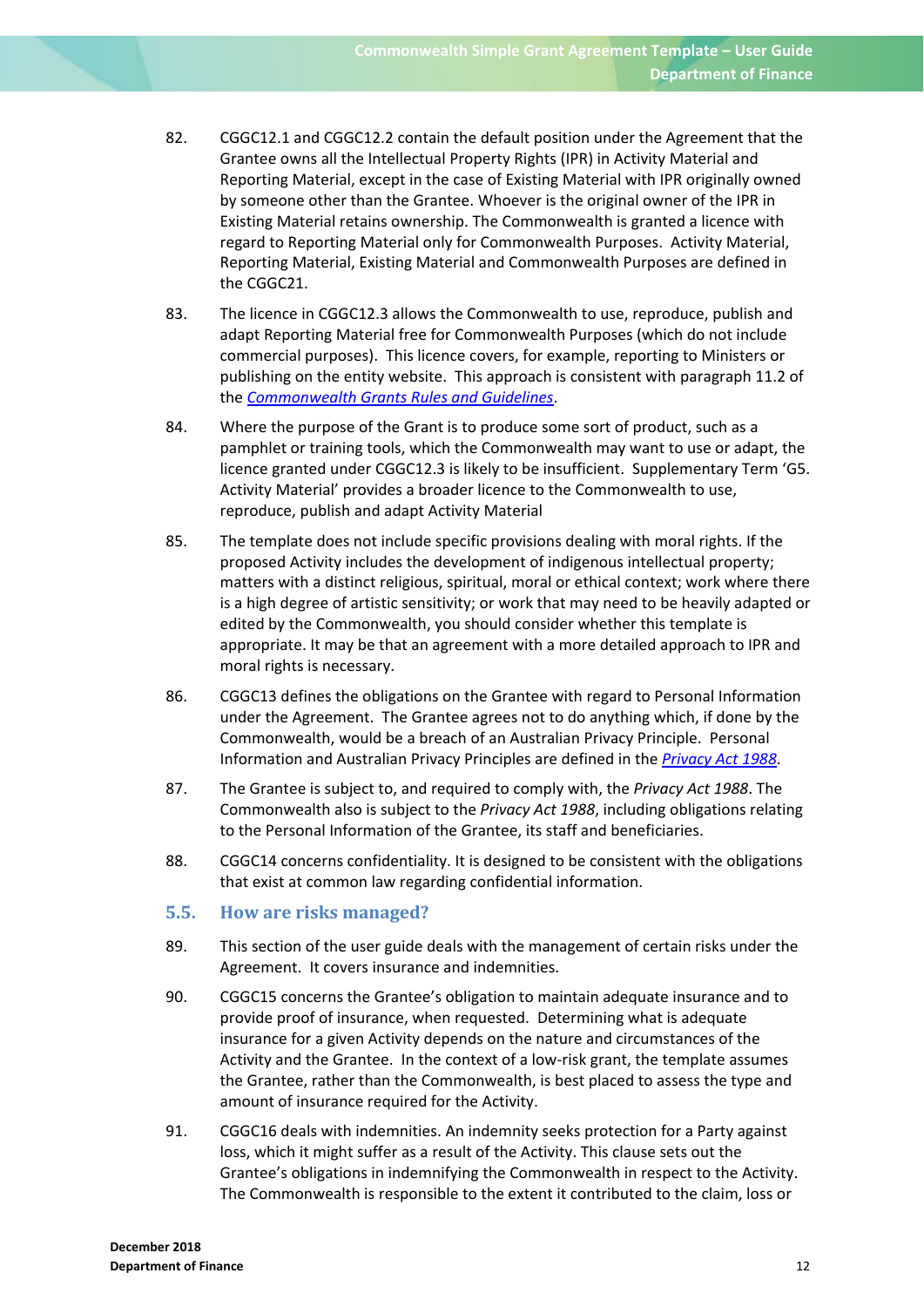damage. This clause is designed to be consistent with the obligations that exist at common law regarding indemnities.

### **5.6. How are disputes resolved?**

- 92. This section of the user guide deals with dispute resolution under the Agreement. The expectation is that the Parties will seek to resolve disputes through negotiation.
- 93. CGGC17 requires the Grantee and the Commonwealth to attempt to resolve any dispute by negotiation before initiating any legal proceedings. However, the requirement to negotiate does not apply to actions relating to termination or urgent litigation.
- 94. Importantly, both Parties must continue to perform their respective obligations under the Agreement even where a dispute exists. This ensures that unrelated aspects of the Activity are not disrupted during the course of negotiations in relation to a dispute.

### **5.7. How is the Agreement ended early?**

- 95. This section of the user guide deals with ending the Agreement before the Agreement End Date. It covers termination and cancellation as well as clauses that survive the end of the Agreement.
- 96. Under CGGC18, the Commonwealth can terminate the Agreement by notice where the Grantee has breached the Agreement, provided false or misleading statements in their application for the Grant, or where the Grantee encounters certain financial difficulties.
- 97. Terminating an Agreement for default has serious implications. In addition to considering the policy and program issues, you should consider seeking legal advice before using CGGC18 to terminate an Agreement.
- 98. CGGC19 provides that the Commonwealth can cancel the Agreement in limited circumstances, even though the Grantee may not have breached its obligations under the Agreement. The two circumstances include where there is a change in government policy or where there is a Change in Control of the Grantee, which the Commonwealth believes will negatively affect the Grantee's ability to comply with the Agreement. It is not expected that this clause would be used very often. However, there may be situations where it is appropriate for you to cancel a Grant.
- 99. Where a Grantee receives a notice of cancellation under this clause, it must stop performing the obligations of the Agreement, as specified in the notice, and take all available steps to minimise any loss resulting from the cancellation. This would include not entering into any new commitments in relation to the Activity.
- 100. Unlike termination for default (CGGC18), when the Commonwealth cancels an Agreement using CGGC19, the Commonwealth will be liable to pay certain amounts to ensure that the Grantee is not unfairly disadvantaged by the cancellation. This includes reimbursing reasonable expenses arising directly from the cancellation. What constitutes a reasonable expense will depend on the circumstances. However, it will not extend to indirect expenses or losses of prospective profits or benefits and cannot exceed the amount of the Grant.
- 101. Cancelling an Agreement for convenience has serious implications. In addition to considering the policy and program implications, you should consider seeking legal advice before using CGGC 19 to cancel an Agreement.
- 102. CGGC20 lists the CGGCs that will continue to operate after the Agreement has ended. These include the requirement to repay any amount not spent in accordance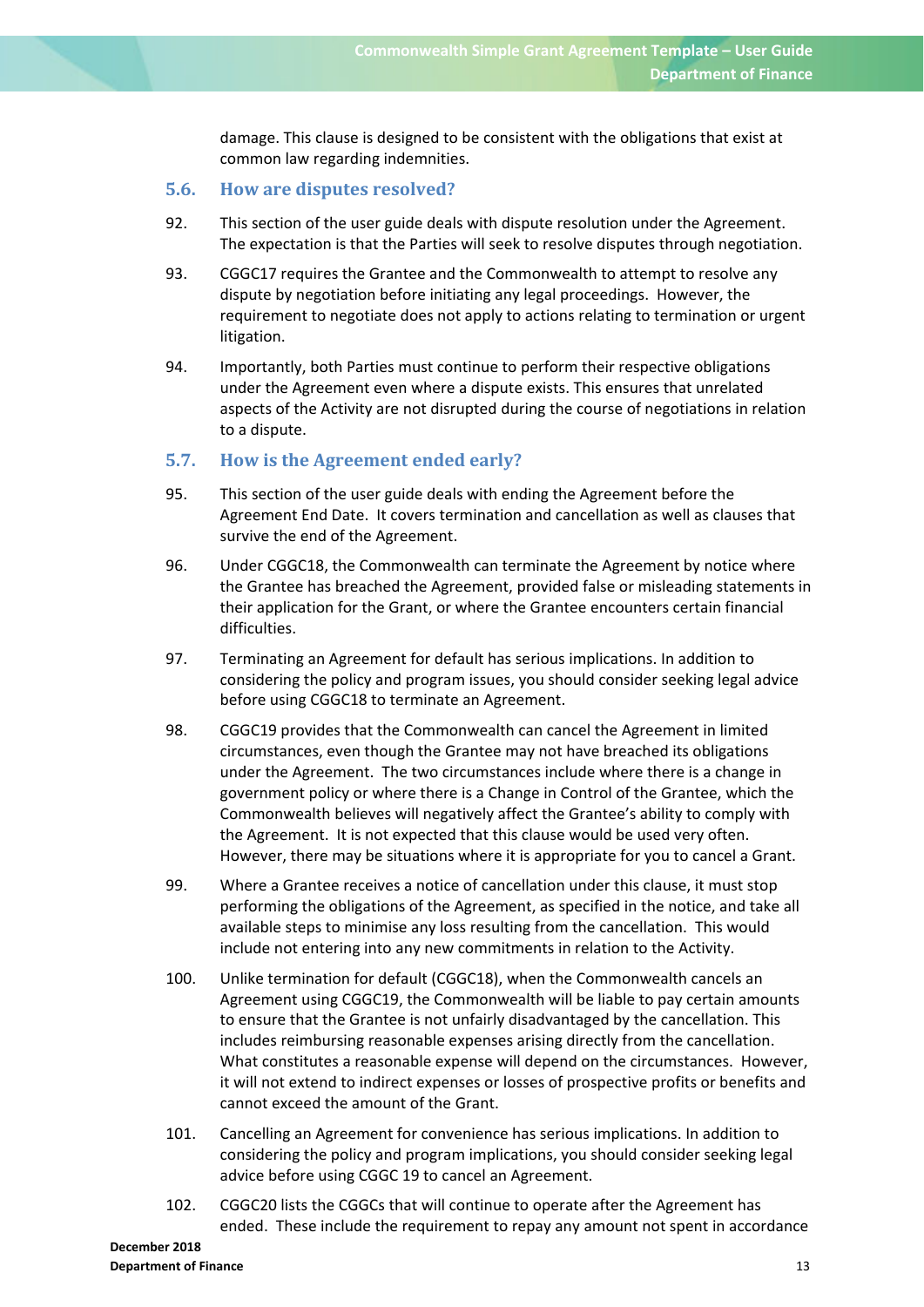with the Agreement (CGGC10.1) and the Commonwealth's right to seek indemnification in relation to a claim arising under the Agreement, which may occur after the Agreement has ended.

### **5.8. What are the definitions?**

103. CGGC21 lists terms defined under the Agreement. Definitions are designed to help clarify words which have a specific meaning under the Agreement. You should only use these words, when capitalised, the way they are defined in CGGC21.

### **6. Supplementary Terms**

- 104. The Supplementary Terms are an additional component of the template. They are optional clauses you can include if necessary. The Supplementary Terms address some of the more common issues which are not covered by the CGGCs. Other than as indicated, you cannot amend or insert your own Supplementary Terms.
- 105. Supplementary Terms relate to a particular Grant so they are included as part of the Grant Details. Where multiple Grants are made under the one Agreement, each Grant will have its own Grant Details and, if necessary, its own Supplementary Terms.

### *IMPORTANT: You cannot draft your own additional Supplementary Terms to include in the template.*

- 106. Any Supplementary Term that is not required should have all highlighted text within the relevant text box deleted, except the phrase 'Not Applicable'. This process ensures that you have considered and deliberately excluded the Supplementary Term from applying and retains consistent clause numbering between Agreements using the template. If no Supplementary Terms are included then delete all the text boxes and simply include 'Not Applicable' under the heading 'G. Supplementary Terms' (see Attachment A).
- 107. If, in the course of developing an Agreement for a particular Grant, you consider that significant additional provisions are required beyond those in the CGGCs and the Supplementary Terms, then you should reconsider your assessment of the Grant. It may be that this template is not appropriate for the Grant.
- **6.1. G1. Other Contributions**
- 108. Where the Grant is contingent on the Grantee securing a contribution from someone other than the Commonwealth, this Supplementary Term can be included.
- 109. It is not uncommon for the Commonwealth to require a Grantee to secure contributions from other sources as a condition of the Grant. For example, the Commonwealth may be contributing 50 per cent of the funding for an Activity with the other 50 per cent to be sourced from the Grantee itself or from other organisations, such as a state government or a non‐government organisation.
- 110. Supplementary Term 'G1. Other Contributions' provides for the amount, source and details of additional funding or in‐kind contributions to be identified. This may be important where, for example, you consider that without the Grantee obtaining the Other Contributions, there is a risk the Grantee will not be able to undertake the Activity. In this situation, you can monitor whether Other Contributions are being made in a timely manner before continuing to make payments.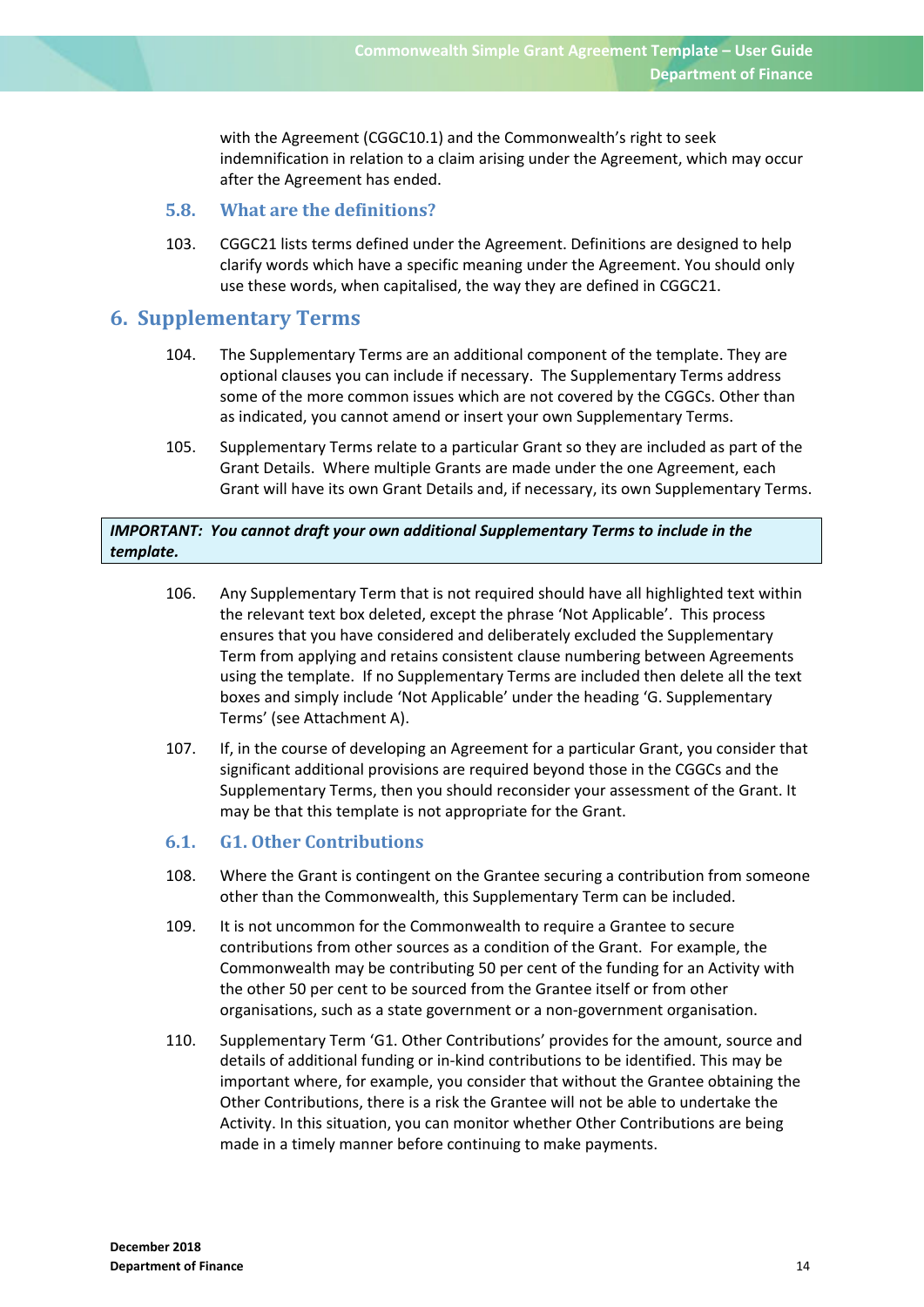### **6.2. G2. Activity budget**

- 111. Where the Grant is contingent on the Grantee providing a budget outlining how the Grant will be spent, this Supplementary Term can be included. You should carefully consider whether this is necessary for a low‐risk grant.
- 112. The purpose of including the budget is to provide you with additional information regarding the expenditure and financial management of the Grant and Other Contributions. This Supplementary Term is similar to Supplementary Term 'G1. Other Contributions' and similar considerations are relevant to the decision to include it. If a budget is requested, you should consider whether it is also appropriate for the Grantee to report details of expenditure against the budget, noting the default reporting and acquittal requirements (see section 4.5).
- 113. The budget should cover the entire expenditure by the Grantee in relation to the Activity and not be restricted to expenditure of payments of the Grant from the Commonwealth. It is important to be aware that once a budget is included as part of the Agreement it can only be varied in accordance with the process outlined in the CGGCs (see CGGC7). This may create a burden for the Grantee. For this reason, you should ensure that any budget included is sufficiently flexible to allow the Grantee to respond to changes and properly undertake the Activity. For example, it would be most appropriate to express the budget as categories of expenditure rather than listing expenditure for all individual line items.

### **6.3. G3. Record keeping**

- 114. The default position under the Agreement is that the Grantee will maintain records of the expenditure of the Grant for the duration of the Agreement (see CGGC11). Where an Activity warrants specific additional record keeping requirements you should include them here. This may include financial and non‐financial records, for example, client records, or, where the Activity involves data collection or research, copies of the original surveys and consents from participants.
- 115. Supplementary Term 'G3. Record keeping' automatically includes some additional expenditure record keeping requirements relating to identification within accounts and records. It also requires the Grantee to make these records available to the Commonwealth upon request and establishes a record keeping period of five years after the Activity Completion Date, consistent with other legislative requirements.
- 116. Grantees will have in place their own accounting and records management arrangements, for example, in order to comply with corporate governance, tax and other regulatory requirements. It is unnecessary to replicate all the record keeping requirements which already exist in legislation. This clause can be used to set out any 'Grant‐specific' requirements where appropriate.

### **6.4. G4. Audit and acquittal**

- 117. The default position under the CGGCs is for the Grantee to provide a signed statement confirming that the Grant was spent in accordance with the Agreement (see CGGC9). This Supplementary Term provides two options for requiring financial statements with different levels of detail.
- 118. Option 1 requires a simple financial statement in relation to the income and expenses relating to the Grant and any Other Contributions (G1.1), within one month after the Activity Completion Date. You should take care that this is consistent with details of reports required at item 'E. Reporting' of the Grant Details. You should only include a reference to Other Contributions is the Grantee is required to account for Other Contributions.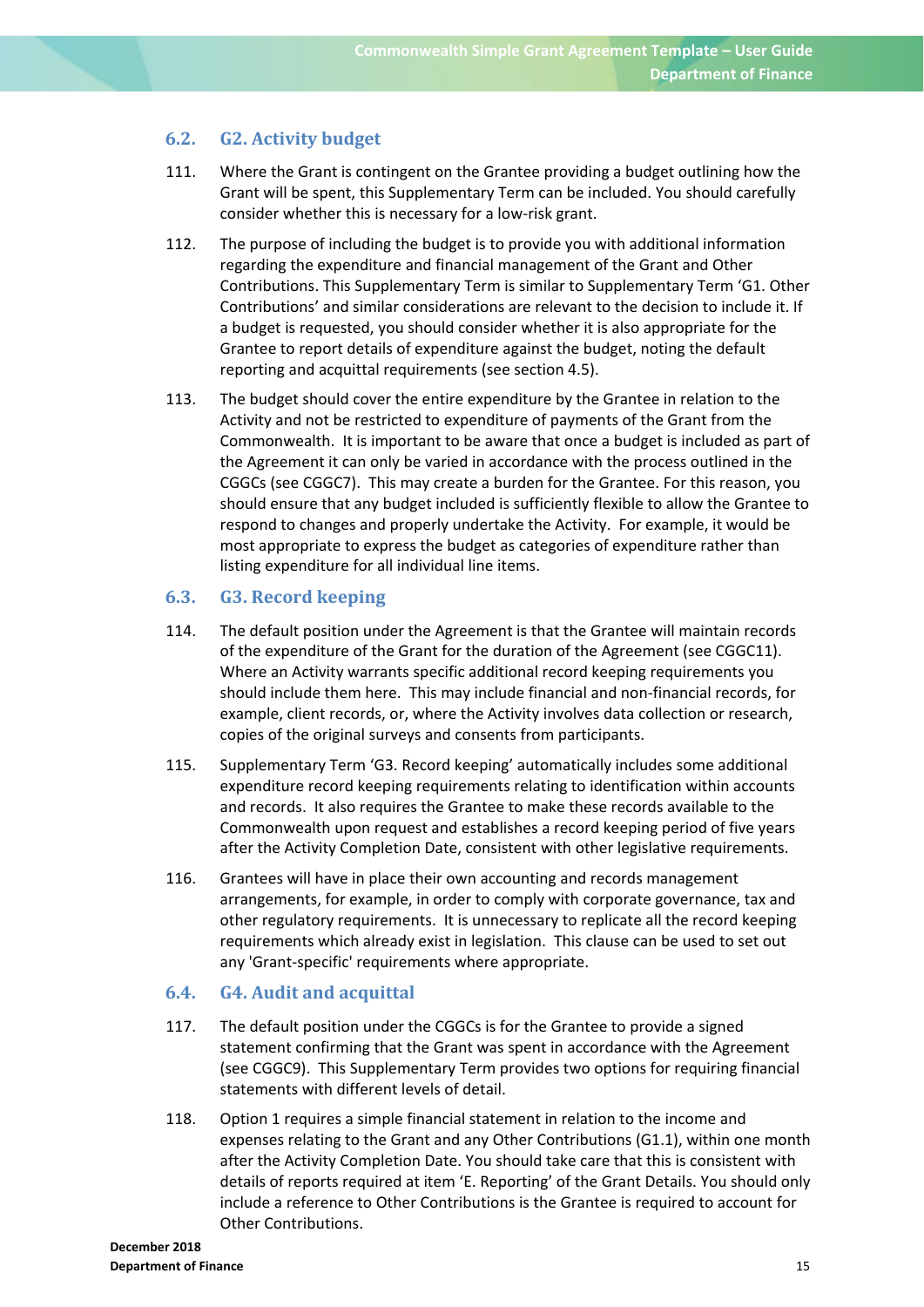- 119. Option 2 requires the Grantee to provide the Commonwealth with independently audited financial acquittal reports in relation to the income and expenses relating to the Grant and any Other Contributions (G1.1). As with Options 1, you should only refer to Other Contributions if the Grantee is required to account for these.
- 120. Obtaining an independent audit can be difficult and expensive, particularly in remote areas, and so Option 2 should only be included where it is absolutely necessary, consistent with the *Commonwealth Grants Rules and Guidelines*. In addition, you should consider carefully the risk rating of a Grant that requires independently audited financial acquittal reports.
- 121. If Option 2 is included you should consider the financial burden of obtaining independently audited financial acquittal reports. A component of the Grant should cover the cost of complying with this requirement. In particular, it is not expected that Option 2 would be appropriate in low‐value, one‐off grants, as the cost of compliance is likely to be disproportionately high in relation to the value of, and risks associated with, the Grant.

### **6.5. G5. Activity Material**

- 122. The default position under the CGGCs is that the Intellectual Property Rights (IPR) in Activity Material is owned by the Grantee (except if it is Existing Material where the IPR is owned by another person). Activity Material is Material (other than Reporting Material) which is created or developed by the Grantee as a result of the Activity and includes Existing Material incorporated in or supplied with the Activity Material. The Commonwealth is given a limited licence in relation to Reporting Material as specified in item 'E. Reporting' of the Grant Details only. (See CGGC12 and CGGC21)
- 123. Supplementary Term 'G5. Activity Material' provides the Commonwealth with a broader and permanent licence to use, reproduce, publish and adapt all the Activity Material. The Grantee is required to warrant that providing the Activity Material and licence given to the Commonwealth will not infringe any third party's IPR. This should be borne in mind especially when Activity Material includes Existing Material where the IPR is owned by a third party.
- 124. It is expected this licence would only be used where the Commonwealth needs to adapt and use the products developed by the Grantee and where the Grant covers a considerable component of the cost of developing those products. An example might be where the Grant covers the cost of the Grantee conducting a pilot training program, including the development of training materials, and, if successful, you want to be able to make the training materials available to other participants in the relevant sector.
- 125. You should refer to the Australian Government Intellectual Property Manual for more information and guidance on the Commonwealth's policy on intellectual property.
- 126. Intellectual property law is a complicated area. If the Activity raises significant intellectual property ownership and licensing issues, then this template is unlikely to be suitable for your Grant.

### **6.6. G6. Access**

127. Supplementary Term 'G6. Access' provides two options where the Commonwealth requires some access to the Grantee's records. Option 1 gives the Commonwealth, or anyone with written authorisation from the Commonwealth, a simple right of access for the purposes of verifying that the Grant was spent in accordance with the Agreement, if the Commonwealth so requests. Any reasonable expenses the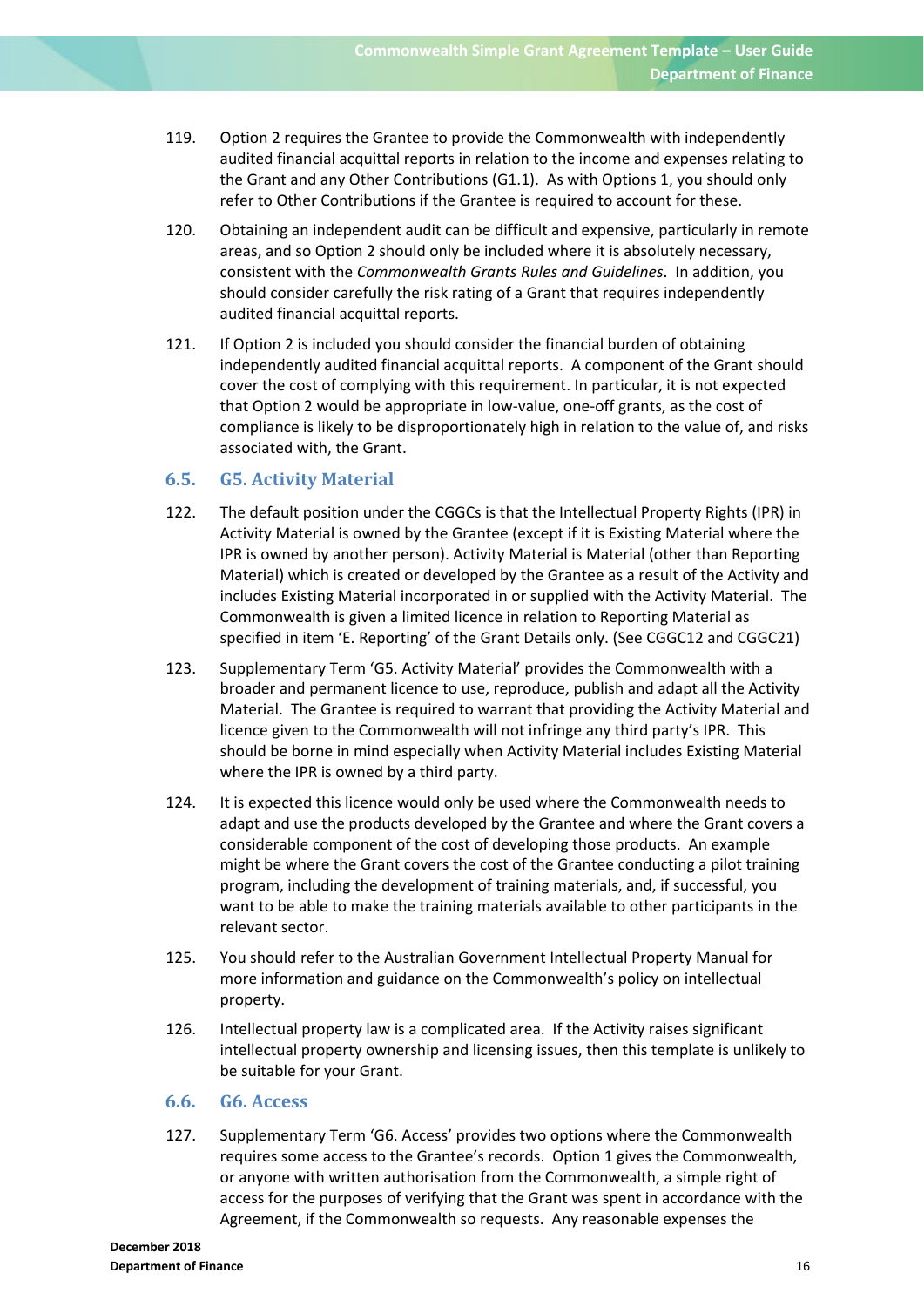Grantee incurs in complying with such request are to be reimbursed by the Commonwealth. This option may be suitable if you want to provide for some access just in case it may be needed, but do not want to impose a burden on the Grantee. If you use Option 1, you should take account of the potential cost of reimbursing the Grantee's costs in the event you exercise this right of access.

- 128. Option 2 gives the Commonwealth broader rights of access without any reimbursement of the Grantee's costs. This option gives the Commonwealth and authorised persons, including the Auditor‐General and information officers under the *Australian Information Commission Act 2010* (Cth) a right to access the Grantee's premises and take copies of any Material relevant to the Activity. Accessing premises and removing Material is a significant power and is unlikely to be necessary for most Grants. Supplementary Term 'G6. Access' should only be included in situations where it is absolutely necessary.
- 129. Option 2 may be required in Agreements where end recipients/beneficiaries of the Grant are vulnerable persons, or where the Grantee will be handling Personal Information. This clause will enable the Commonwealth to confirm the Grantee is complying with relevant legislation and standards, particularly when the Commonwealth also has a regulatory role.

### **6.7. G7. Equipment and assets**

- 130. Supplementary Term 'G7. Equipment and Assets' provides for additional conditions with regard to the purchase and use of equipment and assets with the Grant. It should only be used where equipment and assets are expected to form a large proportion of the Grant or there are a large number of assets required for the Activity.
- 131. An 'Asset' is any item of property purchased with the Grant (see CGGC21). The definition at CGGC21 allows you to specifically exclude one or all of Activity Material, Intellectual Property Rights or real property, if you don't want these to be treated as Assets for the purposes of this Supplementary Term. Under the Agreement, equipment and Assets purchased by the Grantee for the purpose of undertaking the Activity are owned by the Grantee. Where the cost of the Assets comprises a significant proportion of the Grant, cost overruns for these Assets can have a significant impact on the Grantee's ability to undertake and complete the Activity. The creation and maintenance of an Asset register can assist with managing Assets. This Supplementary Term requires the Grantee to obtain written approval before purchasing any equipment or Assets for \$5,000 (GST inclusive) or more that aren't listed in the Agreement. In addition, the Grantee agrees to maintain a register of all equipment and Assets purchased for \$5,000 (GST inclusive) or more.

### **6.8. G8. Relevant qualifications, skills or checks**

- 132. Supplementary Term 'G8. Relevant qualifications, skills or checks' provides two options for use where personnel performing work in relation to the Activity must have qualifications or skills, or pass police or other checks. Due to the nature of the Activity, or tasks being performed, there may be specific qualifications required by legislation or industry standards, for example, police clearances, first aid or trade certificates.
- 133. Option 1 is non‐specific and allows you to require the Grantee generally to ensure that all personnel are appropriately skilled, qualified and pass any necessary checks. This option may provide some assurance if you are uncertain about specific requirements. With regard to child safety, Option 1 should only be used if it is highly unlikely that personnel will interact with children.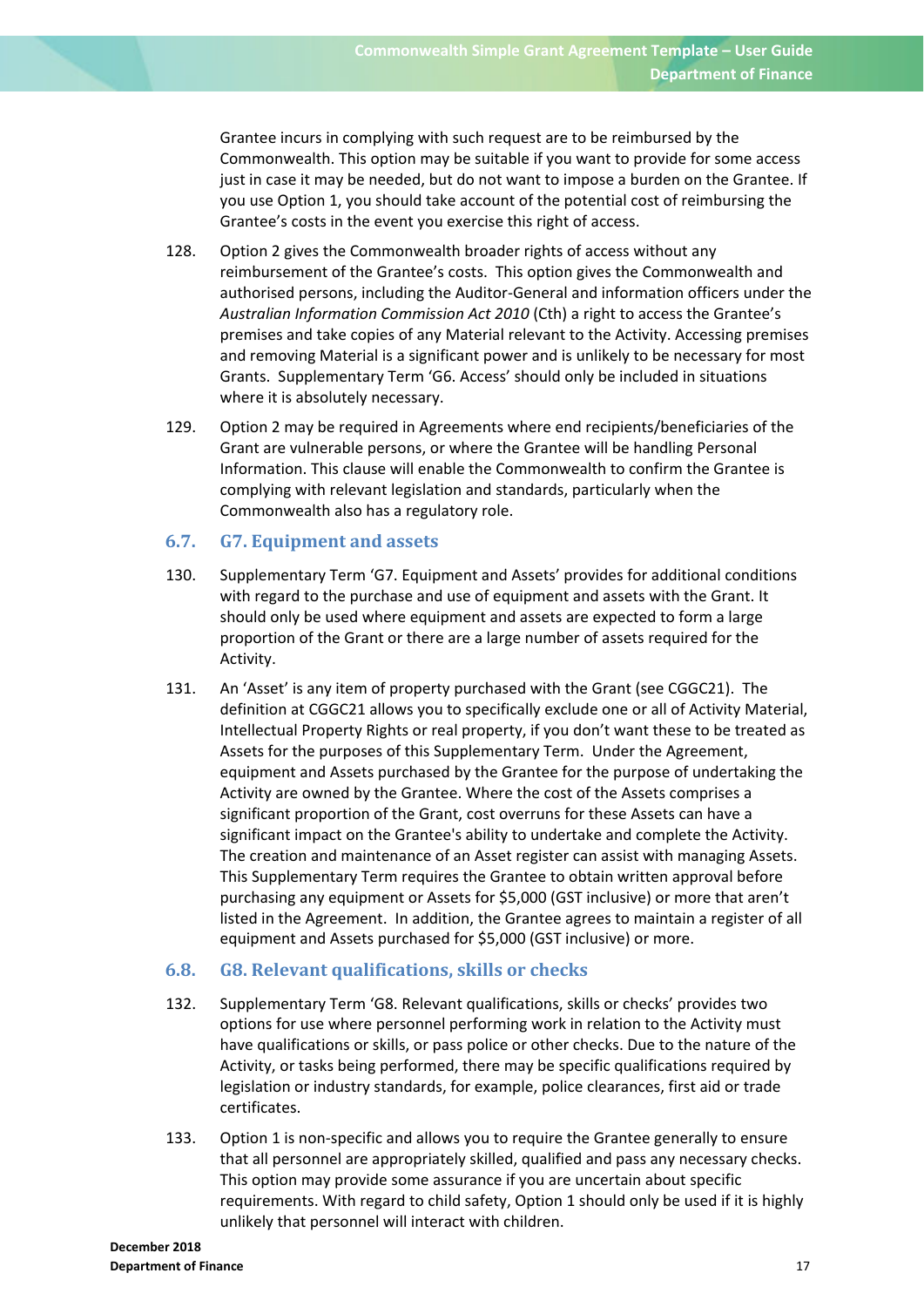- 134. Option 2 allows you to list the specific relevant qualifications or skills that personnel are required to have or checks they are required to pass.
- 135. Some grant agreements contain provisions that require specific persons to perform specific tasks. This is generally inappropriate for low-risk grants and this template does not contain that type of clause. Rather, Option 2 allows you to specify the skills and qualifications that persons undertaking the Activity, or parts of the Activity, are required to have or the checks they are to pass, without specifying who those persons are.
- 136. If the Activity will involve contact with vulnerable persons, this template is not appropriate and you should use the Standard Grant Agreement template and incorporate the full Vulnerable Persons clause from the clause bank. A Vulnerable Person is defined for the purposes of the Grant Template Suite as: "an individual aged 18 years and above who is or may be unable to take care of themselves, or is unable to protect themselves against harm or exploitation for any reason, including age, physical or mental illness, trauma or disability, pregnancy, the influence, or past or existing use, of alcohol, drugs or substances or any other reason".
- 137. If the Activity will involve contact with children (individuals aged under 18 years), the Standard Grant Agreement template, incorporating the full Child Safety clause from the clause bank, should be used: a) where the Grant is for services directly to children; and b) for Grant Activities that involve contact with children that is a usual part of, and more than incidental to, the Grant Activity.
- 138. In other circumstances where the Activity involves children, Supplementary Term 'G8A. Child Safety' should be used if it is possible or likely that personnel will interact with children but not to the extent requiring the full Child Safety clause. Supplementary Term 'G8A. Child Safety' requires the Grantee to comply with all Australian law relating to employing or engaging people who work or volunteer with children. This includes working with children checks and mandatory reporting. The Commonwealth can ask the Grantee for an annual statement of compliance with this requirement. If the Grantee engages a subcontractor or if the subcontractor has any secondary subcontracts, then the Grantee, subcontractor and any secondary subcontracts are also required to impose and comply with the same child safety obligations.

### **6.9. G9. Activity specific legislation, policies and industry standards**

- 139. Supplementary Term 'G9. Activity specific legislation, policies and industry standards' allows you to list relevant legislation, policy and/or industry standards that are particularly relevant to the Activity. Although it is not necessary to restate requirements that already exist in law, specific grant programs may have policy objectives which are relevant to promote when engaging with the community.
- 140. For some Activities, you may wish to ensure that the Grantee complies with your internal entity policies. For example, where the Grantee's personnel are likely to be interacting or working closely with entity staff, or regularly attending entity premises, it may be appropriate to list the Australian Public Service Code of Conduct or internal entity work, health and safety policies.
- 141. It is important to understand the purpose and potential consequences of including Supplementary Term 'G9. Activity specific legislation, policies and industry standards'. By including a requirement to comply with specific legislation or policy, the Grantee is bound by the Agreement to do so. Failure to comply could potentially expose the Grantee to the enforcement provisions of the Agreement, including withholding payments and/or termination for default.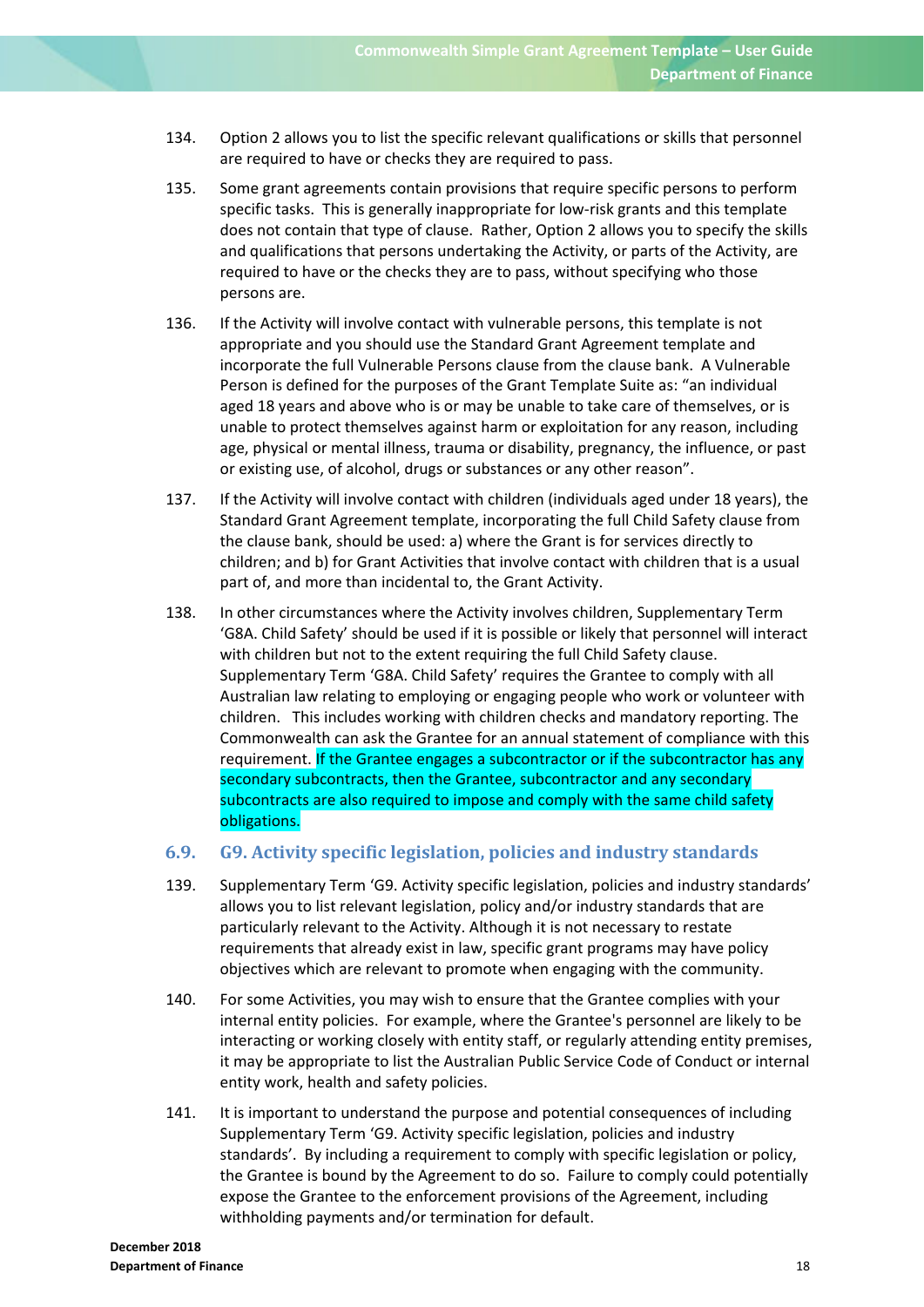142. Supplementary Term 'G9A. Fraud' allows you to specifically address the risk of fraud, if that is a risk in the circumstances of the Grant or your entity mandates a fraud clause in its agreements. However, if fraud is a risk you should consider whether this template, which is designed for low risk, simple grant agreements, is the right template to use.

### **6.10. G10. Commonwealth material, facilities and assistance**

- 143. Supplementary Term 'G10. Commonwealth Material, facilities and assistance' allows you to specify any Commonwealth Material or assistance to be provided to the Grantee by the Commonwealth, in addition to the Grant. Types of assistance that could be provided include documentation, equipment, access to premises and administrative support.
- 144. It is important to note that not including Supplementary Term 'G10. Commonwealth Material, facilities and assistance', or failing to include a particular form of assistance in this section, does not prohibit you from providing that assistance. Rather, this Supplementary Term allows you to include any items that may have formed the basis for reaching agreement to undertake the Activity.

### **6.11. G11. Jurisdiction**

- 145. Supplementary Term 'G11. Jurisdiction' allows you to specify which jurisdiction's law will govern the Agreement. This may be appropriate where the Agreement is being used across a variety of states and territories.
- 146. It is not uncommon for Commonwealth grant agreements to specify that they are governed by the law of the Australian Capital Territory (ACT). This may make sense to the entity administering the grant and the drafter of the agreement, where they are based in the ACT. However, it may not be appropriate where the agreement is executed in a state office, for the purposes of a grant in that state. In this situation, it is likely that any disputes or other issues would be best dealt with by a court in the state applying the laws of that state (such as general contract law or any specific laws relevant to the Activity being undertaken).

### **6.12. G12. Grantee trustee of a Trust**

- 147. Supplementary Term 'G12. Grantee trustee of a Trust' should be included where the Grantee is the trustee of a Trust.
- 148. Trusts can have a variety structures and differing constitutions. Similarly, the law that applies to Trusts may differ across jurisdictions. If you are entering into an Agreement with a Grantee who is the trustee of a Trust and the Grantee has raised any concerns with the inclusion of this clause or has proposed amendments to this clause, you should seek legal advice.

### **7. Signatures**

- 149. The signatures page is where the Grantee and the Commonwealth indicate their assent to, and execute, the Agreement. Once the Agreement has been executed it will be 'on foot', and the Parties will be legally bound by it.
- 150. Included in the template are signature blocks for four common legal structures that will be relevant for entities likely to receive grants from the Commonwealth. You can modify the signature page to suit the particular Grantee. If you are unsure of the appropriate way to execute the Agreement you should seek legal advice.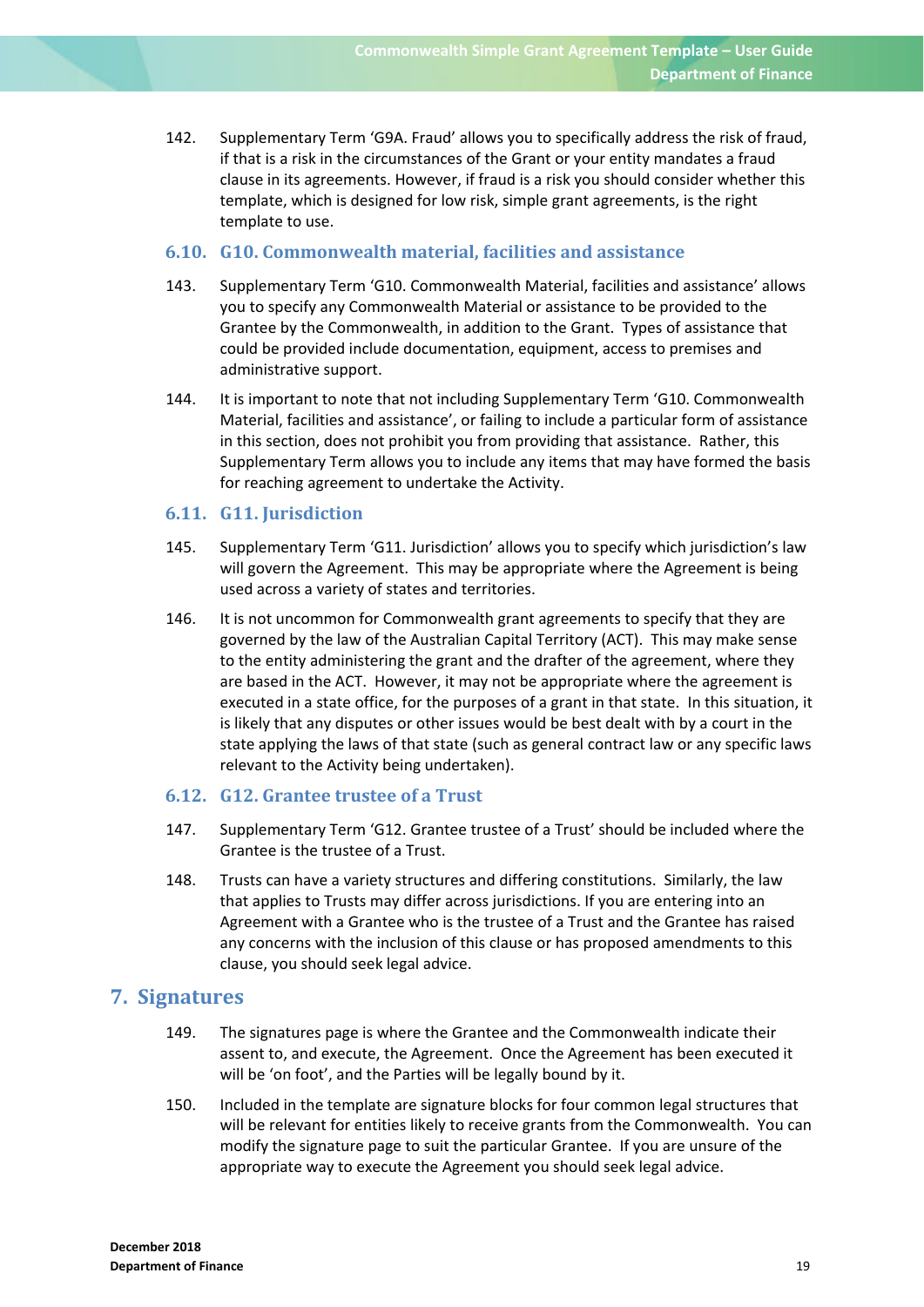- 151. A model signature block has not been included for trustees. If the Grantee is the trustee of a Trust you will need to determine the appropriate method of executing the Agreement.
- 152. In some situations, a representative of the Grantee (other than a Director, such as the Parties' representatives) will be executing the Agreement on behalf of the Grantee. It is important that the signatory has sufficient authority to enter into the Grant on behalf of the Party they represent. You should ask the Grantee to confirm the way in which it will be executing the Agreement and the basis upon which this is being done. If necessary, seek legal advice.

### **8. Frequently asked questions**

### 153. **Can I write my own terms and conditions to include in the template?**

*No. To ensure consistency across all Simple (low‐risk) Commonwealth grants, you cannot add to or amend the template except in the highlighted areas. If you consider that additional clauses are necessary or significant amendments need to be made, you should reconsider your assessment of the proposed grant as being 'low‐risk'.*

### 154. **Can I change the way the template looks?**

*Yes. You can include your own entity insignia and references into the template, for example, on the cover page. However, you should be careful not to change the structure of the template, except in the highlighted areas, and make sure that any changes are applied consistently throughout the template.* 

### 155. **Can I add additional documents to the template?**

*Yes. Where additional documents have been incorporated into the Agreement by reference you should include them in the Agreement as schedules. For example, you may wish to include reporting templates under item 'E. Reporting' in the Grant Details, so that it is clear to the Grantee what is the required format for reports. This could be done by including the reporting template as an additional schedule at the end of the Agreement and including a reference in item 'E. Reporting'.* 

*You cannot add additional terms and conditions to the template as schedules.*

### 156. **Can I use the template for multiple grants?**

*Yes*. *The template has been designed to accommodate multiple Grants or Activities. However, adding additional grants or activities to the Agreement may increase the complexity of the Agreement and may affect the overall risk profile of the Agreement. It will be inappropriate to use the template for multiple Grants where this would cause the Agreement to be considered medium or high risk. Regardless of how many Grants are included in the Agreement the template should only be used for low‐risk grants.*

*Only Grants with the same Grantee can be covered by the one Agreement. Where the Grantee is a different legal entity ‐ even where it is part of the same corporate 'group' ‐ a new Agreement should be used.* 

### 157. **Why doesn't the template require Commonwealth approval of subcontractors?**

*This template is designed for use in relation to low‐risk grants ‐ with the Grantee responsible for the performance of the Activity and compliance with the requirements of the Agreement. You should carefully consider if the identity of subcontractors is a material issue. Where it is, you should reconsider your assessment of the proposed grant as 'low‐risk' and the use of the template.*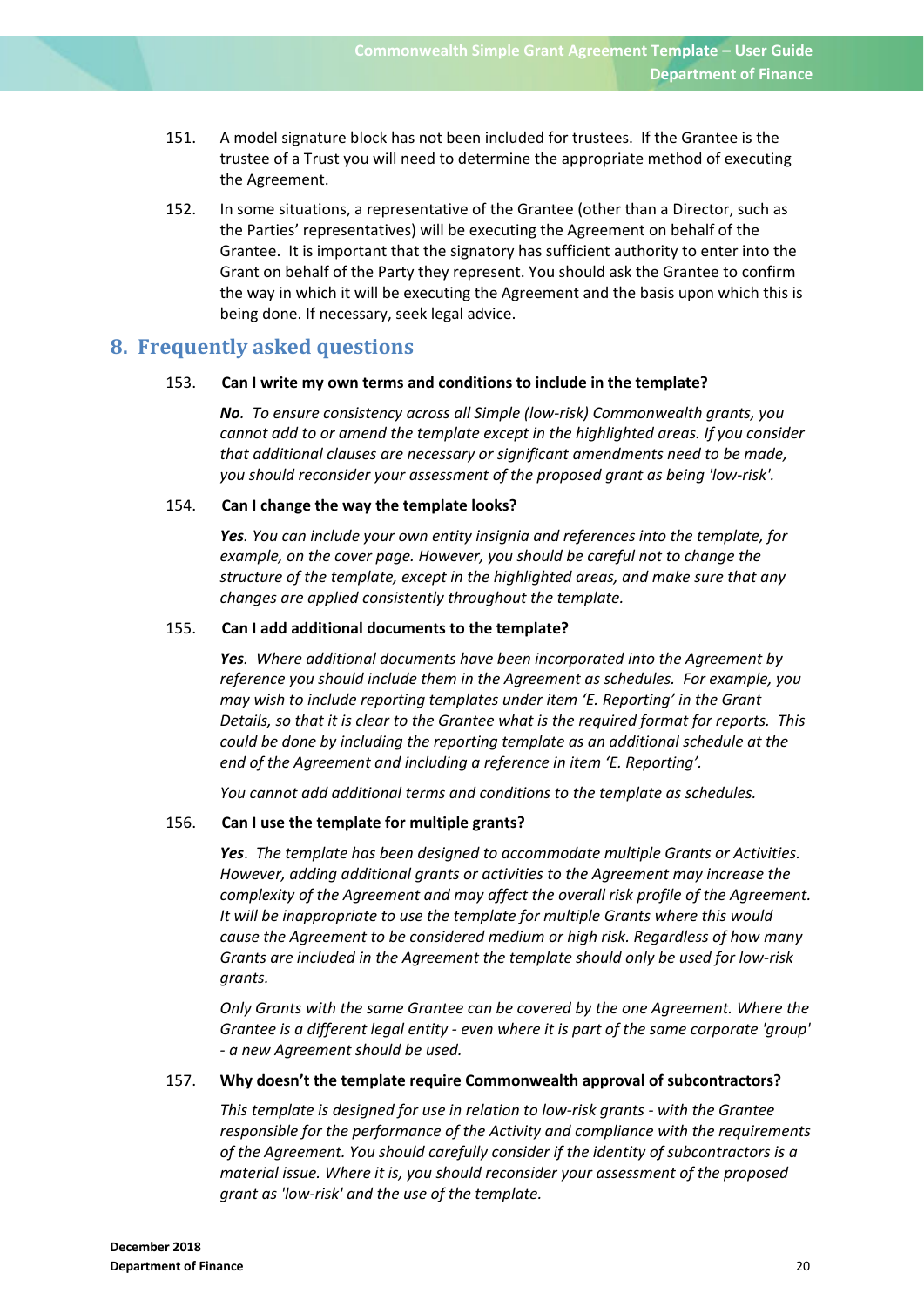#### 158. **Can I specify my own insurance requirements?**

*No*. *The default position under the Commonwealth General Grant Conditions (CGGCs) is that the Grantee is required to maintain adequate insurance for the duration of the Agreement. Generally, the Commonwealth is not best placed to determine specific insurance requirements. If specific detail regarding the amount and/or types of insurance the Grantee should hold is a material consideration, or otherwise formed part of the risk assessment for the proposed grant, you should reconsider the assessment of the proposed grant as 'low‐risk'.*

### 159. **Why don't the Commonwealth General Grant Conditions (CGGCs) require the Grantee to maintain records for five years like other grant agreements?**

*The CGGCs contain the default record keeping clause under the template (see CGGC11). For many low‐risk grants, requiring the Grantee maintain records for 5 years after the agreement ends is unnecessary. Where you need additional record keeping requirements, beyond those in the CGGCs, you can include Supplementary Term G3 which requires that the Grantee maintain records for a period of five years after the Agreement ends*.

### 160. **Who owns intellectual property created under the template?**

*Under the CGGCs, the Grantee owns the Intellectual Property Rights in Material created under the Agreement, and the Commonwealth has a licence to all reporting Material required in the Grant Details. This will generally be sufficient for your entity's purposes. Supplementary Term 'G5. Activity Material' provides an optional additional clause which provides the Commonwealth with a licence to all other Material created under the Agreement. You should consider carefully the need to include Supplementary Term 'G5. Activity Material' ‐ taking into account the nature of the Material that will be produced by the Grantee and the extent to which the Commonwealth will need to be able to use that Material. You should also consider this issue from the perspective of the Grantee and the intended outcomes of the Grant, for example, possible commercialisation of any intellectual property by the*  $G$ *rantee.* 

### 161. **What is 'cancellation for convenience'? How is it different to 'termination for convenience'?**

*Many Commonwealth grant agreements include a 'termination for convenience' clause. These clauses seek to provide the Commonwealth with the power to terminate an agreement usually for any reason, at any time. This can be necessary because circumstances may require the Government to end a particular program early, for example, due to a change in policy. The cancellation for convenience clause is similar. However, it may be narrower in scope than some termination for convenience clauses. In addition to considering the policy and program implications of the cancellation of an Agreement, you should also seek legal advice before taking any action under this clause.*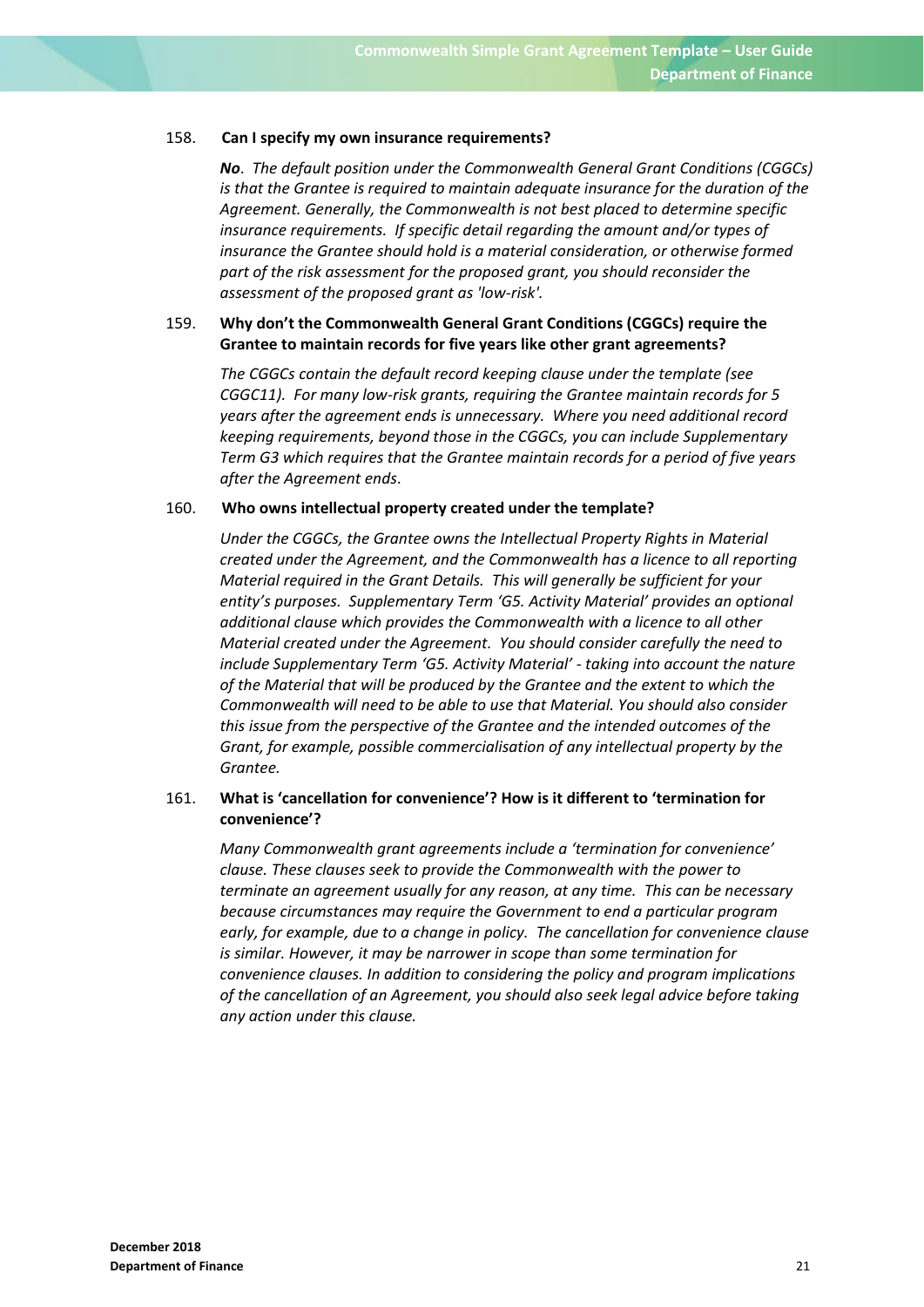# **Glossary**

*Activity means the activities described in the Grant Details of an Agreement.*

*Activity Completion Date means the date or event specified in the Grant Details.*

*Activity Material means any Material, other than Reporting Material, created or developed by the Grantee as a result of the Activity and includes any Existing Material that is incorporated in or supplied with the Activity Material.*

*Agreement means an Agreement created using the template and includes the Grant Details, Supplementary Terms (if any), the Commonwealth General Grant Conditions and any other document referenced or incorporated in the Grant Details.*

*Agreement End Date means the date or event specified in the Grant Details.* 

Asset means any item of property purchased wholly, or in part, with the use of the Grant *f*, excluding *Activity Material [and/, Intellectual Property Rights] [and real property]]*

*Australian Privacy Principle has the same meaning as in the Privacy Act 1988.*

*Change in the Control means any change in any person(s) who directly exercise effective control over the Grantee.*

*Commonwealth means the Commonwealth of Australia, as represented by the entity specified in the Agreement, and includes, where relevant, its officers, employees, contractors and agents.* 

*Commonwealth General Grant Conditions (CGGCs) means the document titled Commonwealth General Grant Conditions that forms part of an Agreement.*

*Commonwealth Purposes does not include commercialisation or the provision of the Material to a third party for its commercial use.*

*Existing Material means Material developed independently of an Agreement that is incorporated in or supplied as part of Reporting Material or Activity Material.*

*Grant means the money, or any part of it, payable by the Commonwealth to the Grantee as specified in the Grant Details of the Agreement and (optionally) includes any interest earned by the Grantee on that money once the Grant has been paid to the Grantee.*

*Grantee means the legal entity specified in the Agreement and includes, where relevant, its officers, employees, contractors and agents.*

*Grant Details means the document titled Grant Details that forms part of an Agreement. It describes* the purpose of the Grant, the details of the Activity to be undertaken and the payments to be made, *as well as any supplementary terms that apply to the Activity, such as specific legislative requirements or industry standards.*

*Intellectual Property Rights means all copyright, patents, registered and unregistered trademarks (including service marks), registered designs, and other rights resulting from intellectual activity (other than moral rights under the Copyright Act 1968).*

*Material includes documents, equipment, software (including source code and object code versions), goods, information and data stored by any means including all copies and extracts of them.*

*Party means the Grantee or the Commonwealth.*

*Personal Information has the same meaning as in the Privacy Act 1988.* 

*Reporting Material means all Material which the Grantee is required to provide to the Commonwealth for reporting purposes as specified in the Grant Details and includes any Existing Material that is incorporated in or supplied with the Reporting Material.*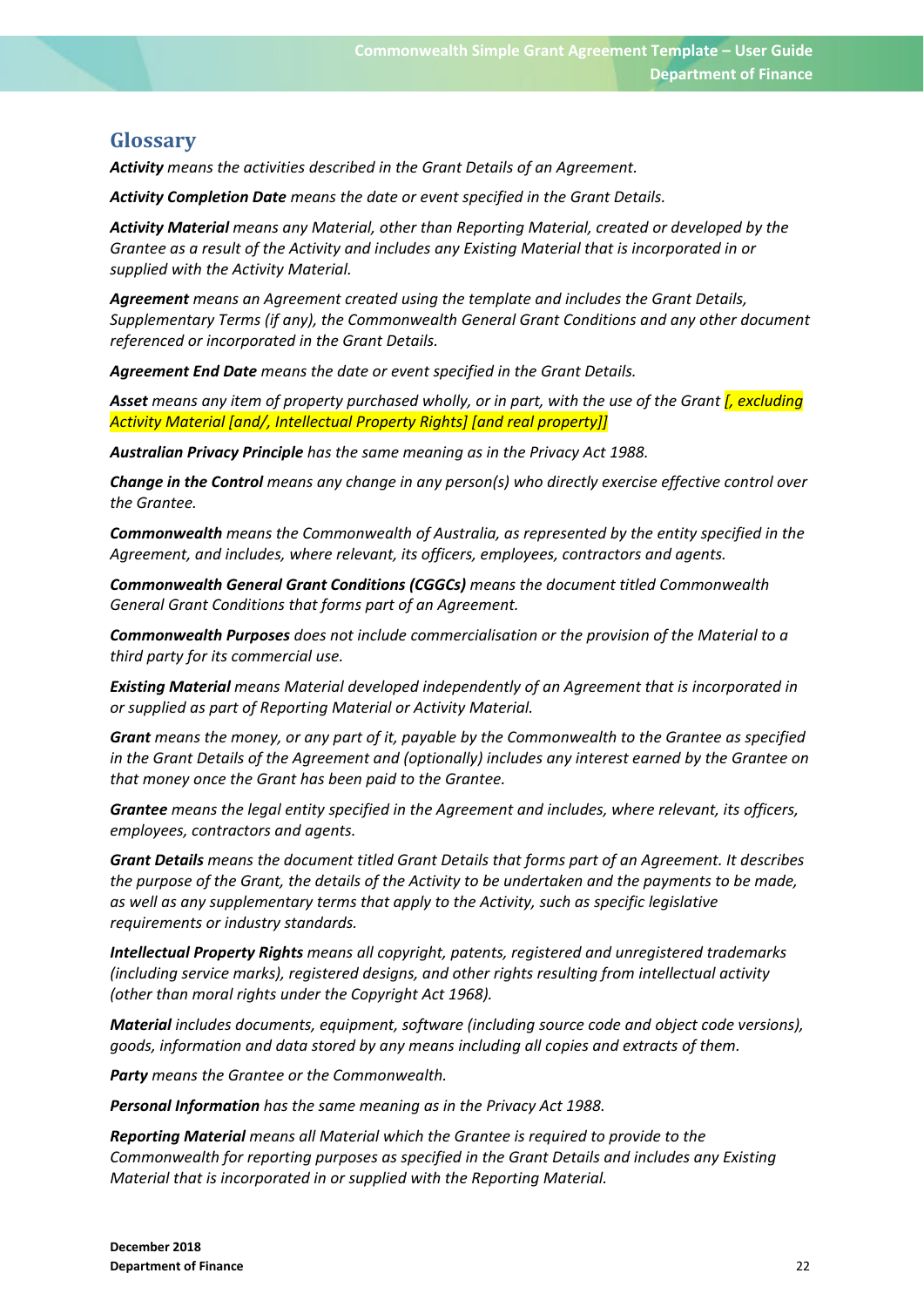*Supplementary Terms means the optional terms contained in item 'G. Supplementary Terms' in the Grant Details.*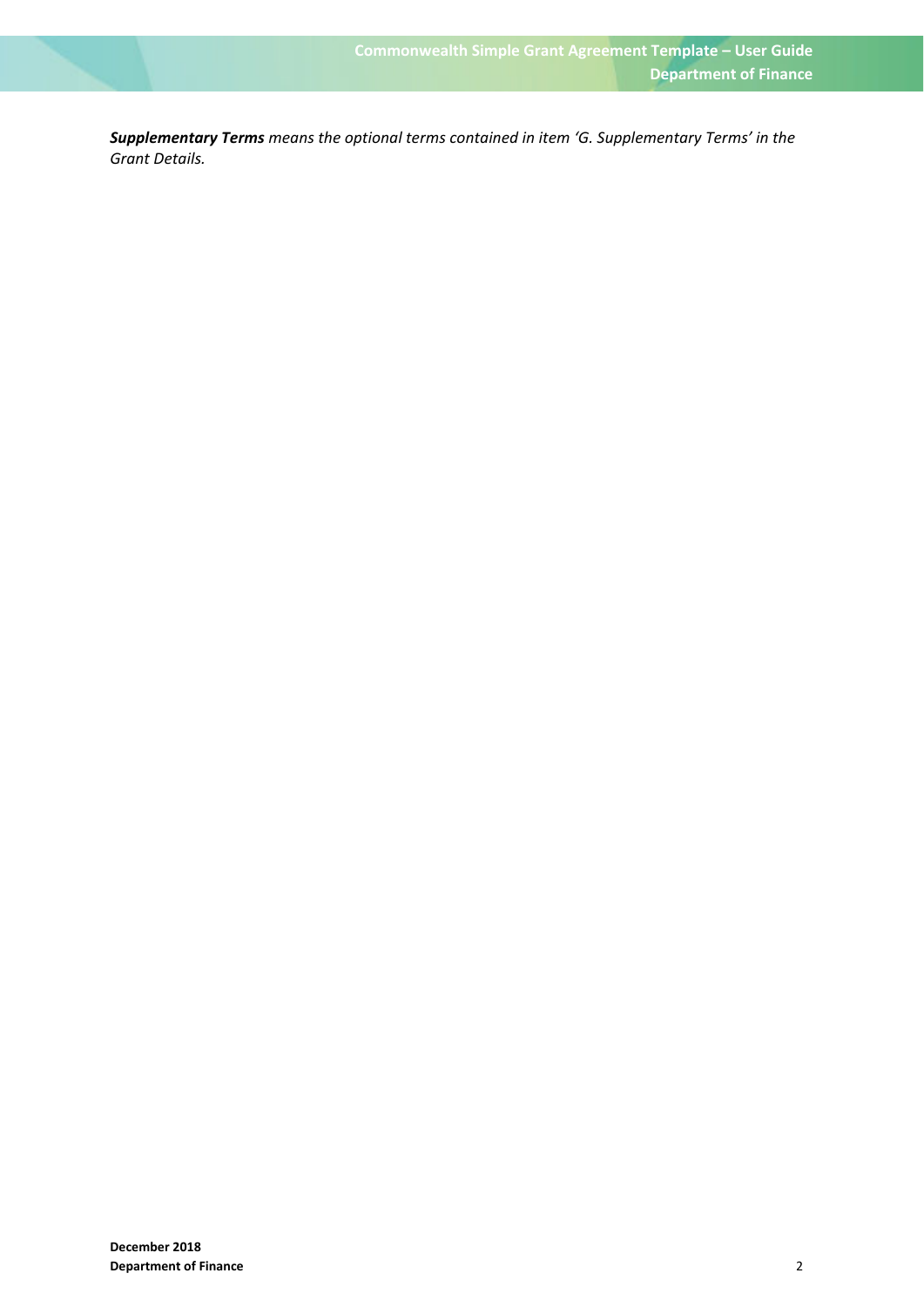**Attachment A Example Simple Grant Agreement**



**Australian Government** 

**Department of Finance** 

# **Commonwealth Grant Agreement**

# between the Commonwealth of Australia represented by the

# *Department of Finance*

and

# *Joan Citizen*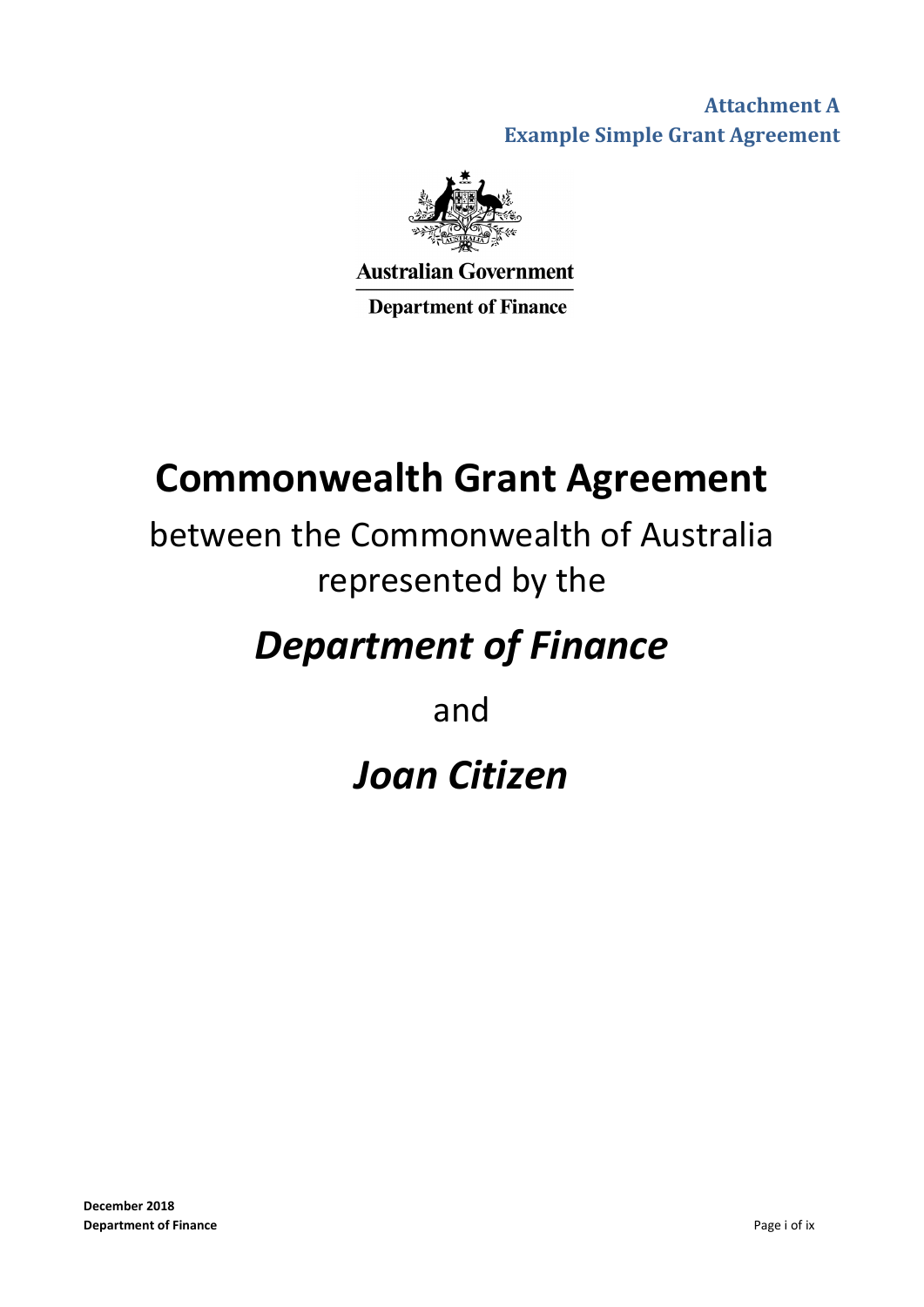| <b>Contents</b> |  |  |
|-----------------|--|--|
|                 |  |  |
|                 |  |  |
|                 |  |  |
|                 |  |  |
|                 |  |  |
|                 |  |  |
|                 |  |  |
|                 |  |  |
|                 |  |  |
|                 |  |  |
|                 |  |  |
|                 |  |  |
|                 |  |  |
|                 |  |  |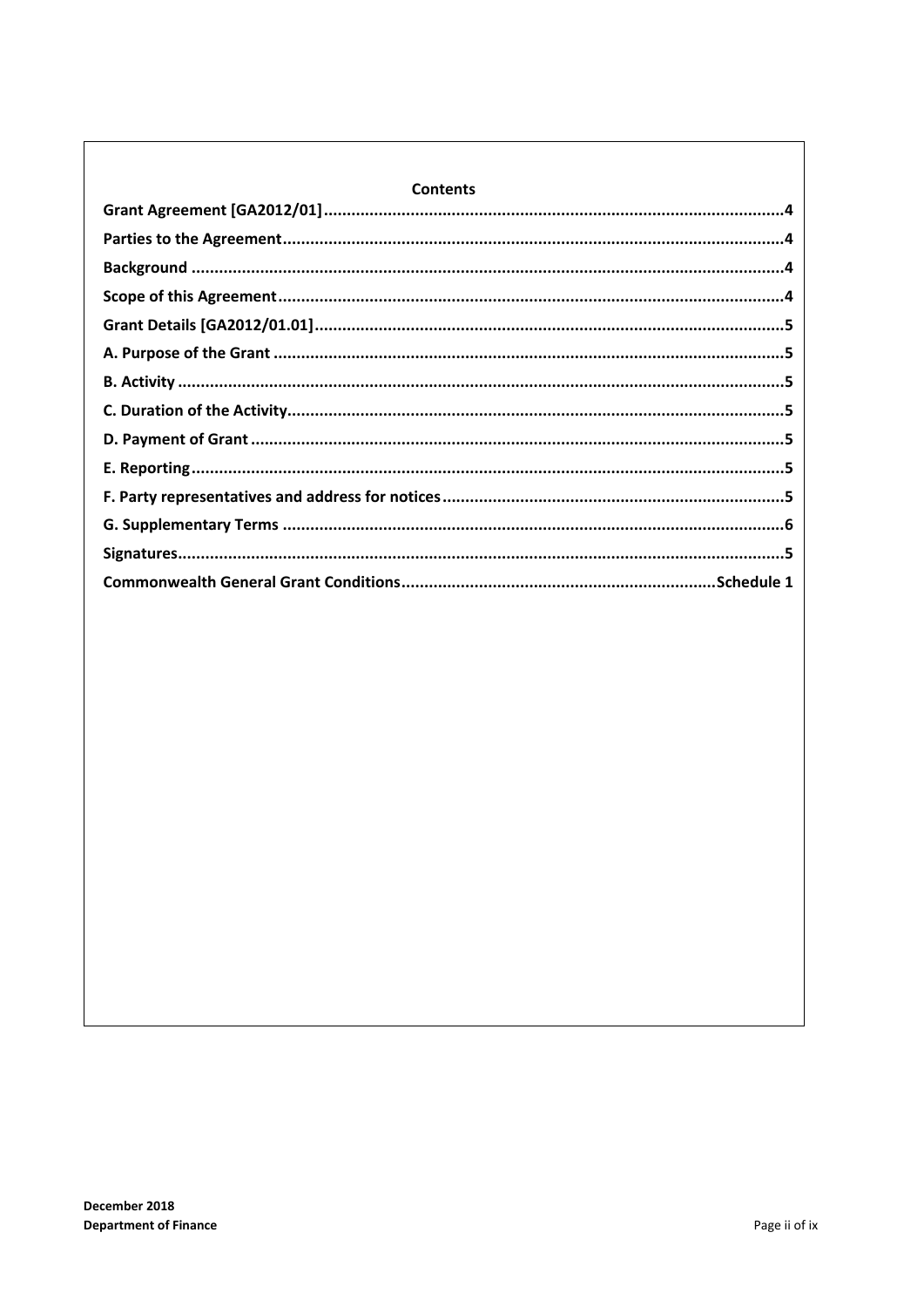# Grant **Agreement [GA2019/01]**

# **Parties to the Agreement**

### **The Grantee**

| Full legal name of Grantee                    | Joan Citizen              |
|-----------------------------------------------|---------------------------|
| Legal identity (e.g. individual, incorporated | Individual                |
| association, company, partnership etc)        |                           |
| Registered for GST?                           | No                        |
| Relevant business place (if different)        | 123 Canberra Street       |
| Telephone                                     | $(55)$ 555 5555           |
| Email                                         | Joan.Citizen@email.com.au |

### **The Commonwealth**

The Commonwealth of Australia represented by Department of Finance One Canberra Avenue, Forrest ACT 2603 ABN 61970 632 495

### **Background**

The Commonwealth of Australia (the Commonwealth) has agreed to enter this Agreement under which the Commonwealth will provide the Grantee with one or more Grants for the purpose of assisting the Grantee to undertake the associated Activity.

The Grantee agrees to use each Grant and undertake each Activity in accordance with this Agreement and relevant Grant Details.

### **Scope of this Agreement**

This Agreement comprises:

- (a) this document;
- (b) Supplementary Terms (if any);
- (c) the Commonwealth General Grant Conditions (Schedule 1);
- (d) the Grant Details;
- (e) any other document referenced or incorporated in the Grant Details.

Each set of Grant Details, including Supplementary Terms (if any), only applies to the particular Grant and Activity covered by that set of Grant Details and a reference to the 'Agreement' in the Grant Details or the Supplementary Terms is a reference to the Agreement in relation to that particular Grant and Activity. If there is any ambiguity or inconsistency between the documents comprising this Agreement in relation to a Grant, the document appearing higher in the list will have precedence to the extent of the ambiguity or inconsistency.

This Agreement represents the Parties' entire agreement in relation to each Grant provided under it and the relevant Activity and supersedes all prior representations, communications, agreements, statements and understandings, whether oral or in writing.

**December 2018 Department of Finance**  Page iii of ix Certain information contained in or provided under this Agreement may be used for public reporting purposes.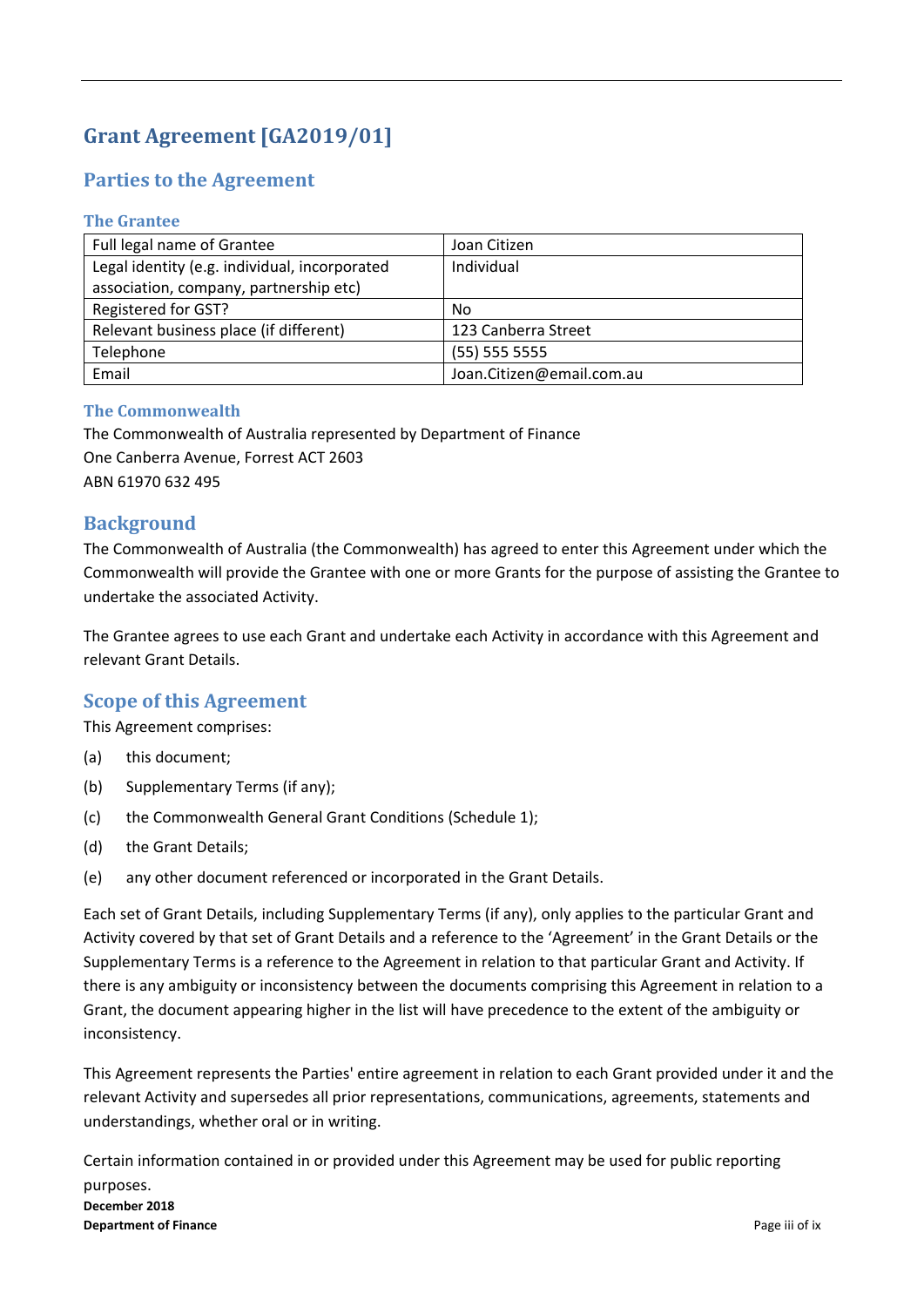# **Grant Details [GA2019/01.01]**

### **A. Purpose of the Grant**

The purpose of the Grant is to promote understanding of the Commonwealth's financial framework.

The Grant is being provided as part of the Helping Individuals Understand the Financial Framework course.

### **B. Activity**

Attend a session of the Understanding the Financial Framework course during July 2019.

Provide a copy of the certificate of completion and a signed statement indicating the Grant was spent in accordance with the Agreement to the Commonwealth within 14 days of completing the course.

### **C. Duration of the Activity**

The Activity starts on 1 July 2019 and ends on 30 July 2019, which is the Activity Completion Date.

The Agreement ends on 31 August 2019, which is the Agreement End Date.

### **D.** Payment of Grant

The total amount of the Grant is \$5000.00 (GST incl).

GST is payable on the Grant.

The Grantee must ensure that the Grant is held in an account in the Grantee's name and which the Grantee controls, with an authorised deposit‐taking institution authorised under the *Banking Act 1959* (Cth) to carry on banking business in Australia.

The Grantee's nominated bank account into which the Grant is to be paid is:

Account Name: Joan Citizen

BSB: 121‐232

Account Number: 121232‐0000

### **E. Reporting**

The Grantee agrees to create the following reports in the form specified and to provide the reports to the Commonwealth representative in accordance with the following:

A signed statement indicating that the Grant was spent in accordance with this Agreement.

A copy of the certificate of completion of Helping Individuals Understand the Financial Framework course.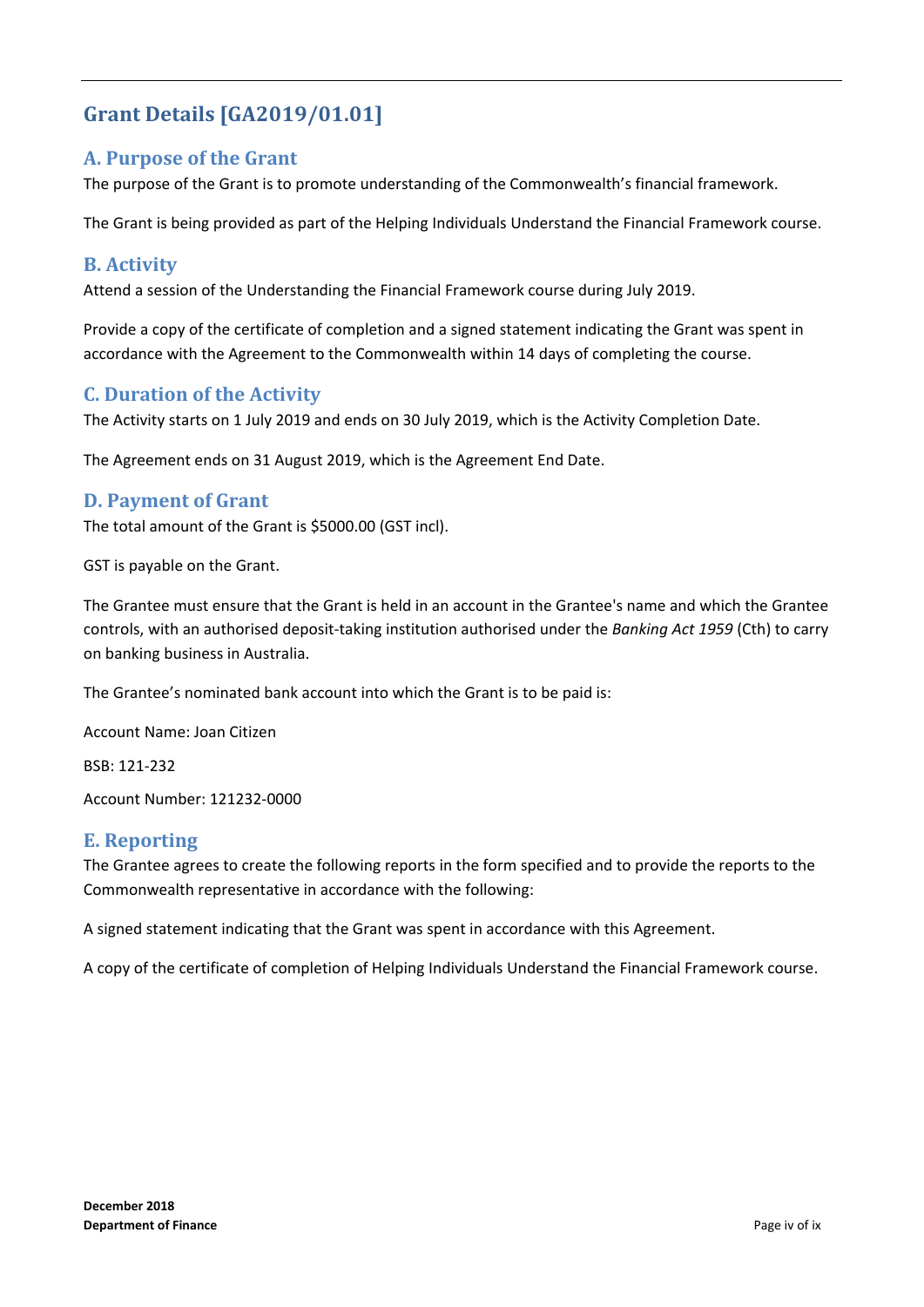# **F. Party representatives and address for notices**

| Grantee's representative name   | Joan Citizen                          |
|---------------------------------|---------------------------------------|
| Position                        | Not Applicable                        |
| Postal/physical address(es)     | 123 Canberra Street Canberra Act 2600 |
| <b>Business hours telephone</b> | $(55)$ 555 6666                       |
| Mobile                          | 1212 121 121                          |
| Fax                             | Not Applicable                        |
| E-mail                          | Joan.Citizen@email.com.au             |

### **Grantee's representative and address**

### **Commonwealth representative and address**

| Name of representative          | Public Servant #3702                 |
|---------------------------------|--------------------------------------|
| Position                        | <b>Grant Agreement Manager</b>       |
| Postal/physical address(es)     | 1 Canberra Avenue, Forrest, ACT 2600 |
| <b>Business hours telephone</b> | $(55)$ 555 6666                      |
| Mobile                          | 1212 323 323                         |
| Fax                             | $(55)$ 555 7777                      |
| E-mail                          | 3702@finance.gov.au                  |

The Parties' representatives will be responsible for liaison and the day-to-day management of this Grant, as well as accepting and issuing any written notices in relation to the Grant.

### **G. Supplementary Terms**

Not Applicable.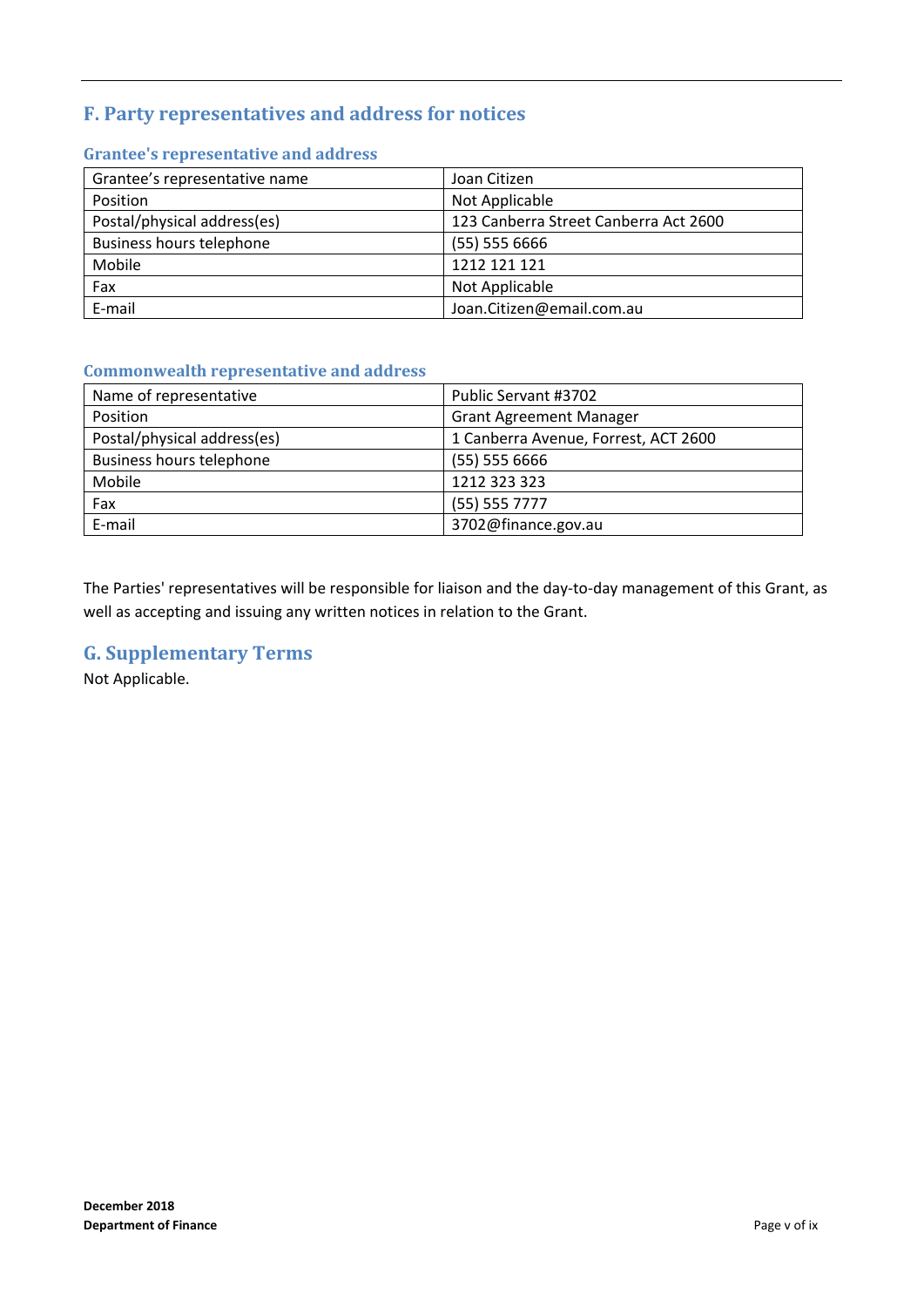# **Signatures**

### **Executed as an agreement:**

# **Commonwealth of Australia:**

| Signed for and on behalf of the<br>Commonwealth of Australia as |                                |
|-----------------------------------------------------------------|--------------------------------|
| represented by the Department of                                |                                |
| Finance.                                                        |                                |
| Name:                                                           |                                |
| (print)                                                         |                                |
| Position:                                                       |                                |
| (print)                                                         |                                |
| Signature and date:                                             |                                |
|                                                                 | P Servant 1 November 2018      |
| <b>Witness Name:</b>                                            |                                |
| (print)                                                         |                                |
| Signature and date:                                             |                                |
|                                                                 | P Master Mills 1 November 2018 |
|                                                                 |                                |

### **Grantee:**

| Full legal name of the Grantee: | Joan Citizen                 |
|---------------------------------|------------------------------|
| <b>Signatory Name:</b>          |                              |
| (print)                         | Joan Citizen                 |
| Signature and date:             |                              |
|                                 | Joan Citizen 1 November 2018 |
|                                 |                              |
| Witness Name:                   |                              |
| (print)                         | John Dough                   |
| Signature and date:             |                              |
|                                 | John Dough 1 November 2018   |
|                                 |                              |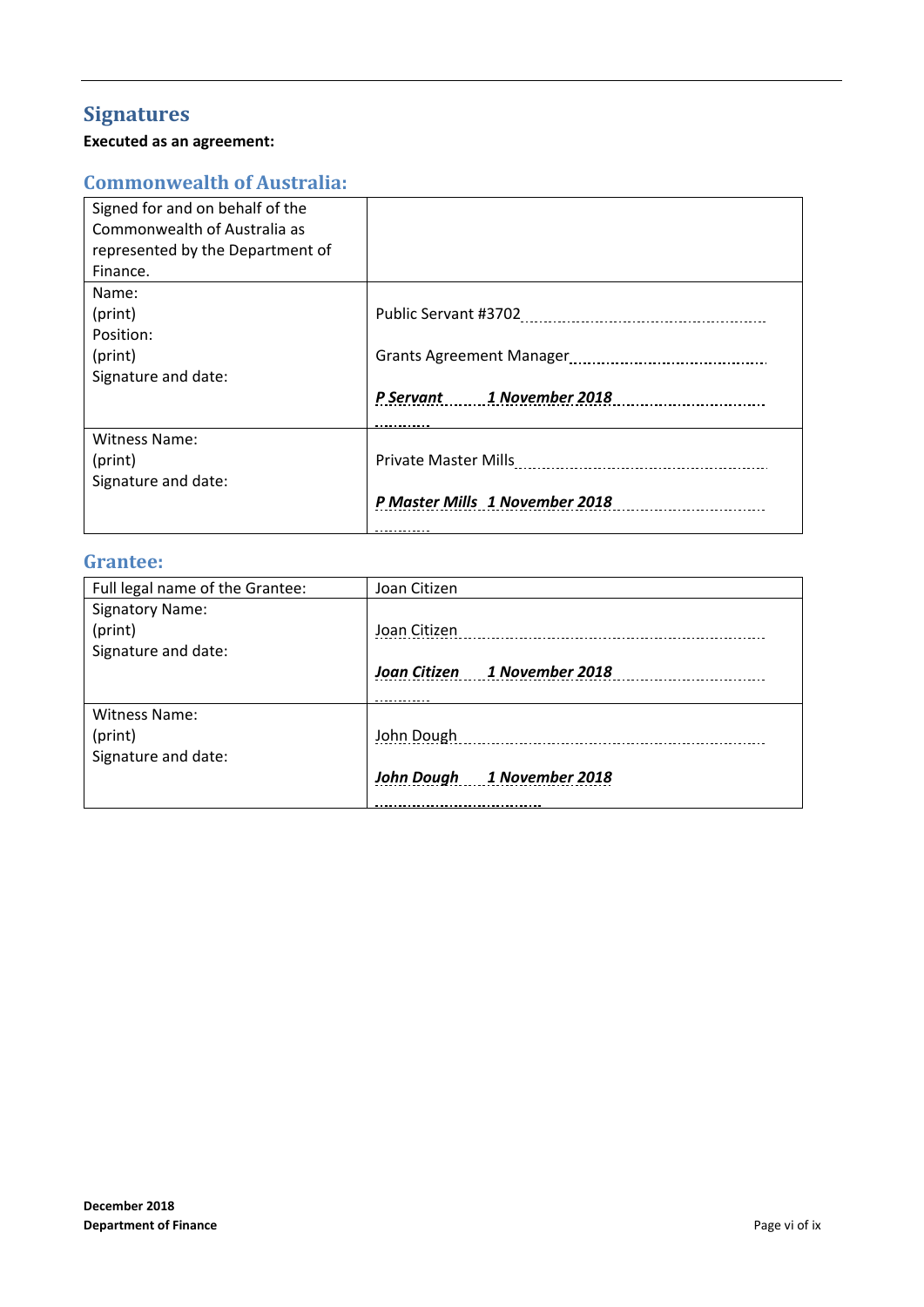# **Commonwealth General Grant Conditions Schedule 1**

# **1. Undertaking the Activity**

1.1 The Grantee agrees to undertake the Activity in accordance with this Agreement.

1.2 The Grantee must meet the eligibility requirements relating to the National Redress Scheme (u) set out under the relevant grant opportunity guidelines at all times

during the term of this Agreement.

### **2. Acknowledgements**

The Grantee agrees to acknowledge the Commonwealth's support in Material published in connection with this Agreement and agrees to use any form of acknowledgment the Commonwealth reasonably specifies.

### **3. Notices**

3.1 Each Party agrees to notify the other Party of anything reasonably likely to adversely affect the undertaking of the Activity or its other requirements under this Agreement.

3.2 A notice under this Agreement must be in writing, signed by the Party giving notice and addressed to the other Party's representative.

3.3 The Commonwealth may, by notice, advise the Grantee of changes to the Agreement that are minor or of an administrative nature provided that any such changes do not increase the Grantee's obligations under this Agreement. Such changes, while legally binding, are not variations for the purpose of clause 7.

### **4. Relationship between the Parties**

A Party is not by virtue of this Agreement the employee, agent or partner of the other Party and is not authorised to bind or represent the other Party.

### **5.** Subcontracting

5.1 The Grantee is responsible for with the performance of its obligations under this Agreement, including in relation to any tasks undertaken by subcontractors.

5.2 The Grantee agrees to make available to the Commonwealth the details of any of its subcontractors engaged to perform any tasks in relation to this Agreement upon request.

### **6. Conflict of interest**

The Grantee agrees to notify the Commonwealth promptly of any actual, perceived or potential conflicts of interest which could affect its performance of this Agreement and agrees to take action to resolve the conflict.

### **7. Variation**

This Agreement may be varied in writing only, signed by both Parties.

### **8. Payment of the Grant**

8.1 The Commonwealth agrees to pay the Grant to the

Grantee in accordance with the Grant Details.

8.2 The Commonwealth may by notice withhold payment of any amount of the Grant where it reasonably believes the Grantee has not complied with this Agreement or is unable to undertake the Activity.

8.3 A notice under clause 8.2 will contain the reasons for any payment being withheld and the steps the Grantee can take to address those reasons.

8.4 The Commonwealth will pay the withheld amount once the Grantee has satisfactorily addressed the reasons contained in a notice under clause 8.2.

## **9. Spending the Grant**

9.1 The Grantee agrees to spend the Grant for the purpose of undertaking the Activity only.

9.2 The Grantee agrees to provide a statement signed by the Grantee verifying the Grant was spent in accordance with the Agreement.

### **10. Repayment**

10.1 If any of the Grant has been spent other than in accordance with this Agreement or any amount of the Grant is additional to the requirements of the Activity, the Grantee agrees to repay that amount to the Commonwealth unless agreed otherwise.

10.2 The amount to be repaid under clause 10.1 may be deducted by the Commonwealth from subsequent payments of the Grant or amounts payable under another agreement between the Grantee and the Commonwealth.

# **11. Record keeping**

The Grantee agrees to maintain records of the expenditure of the Grant.

### **12. Intellectual Property**

12.1 Subject to clause 12.2, the Grantee owns the Intellectual Property Rights in Activity Material and Reporting Material.

12.2 This Agreement does not affect the ownership of Intellectual Property Rights in Existing Material.

12.3 The Grantee gives the Commonwealth a non‐ exclusive, irrevocable, royalty‐free licence to use, reproduce, publish and adapt Reporting Material for Commonwealth Purposes.

### 13. Privacy

When dealing with Personal Information in carrying out the Activity, the Grantee agrees not to do anything which, if done by the Commonwealth, would be a breach of an Australian Privacy Principle.

### **14. Confidentiality**

The Parties agree not to disclose each other's confidential information without prior written consent unless required or authorised by law or Parliament.

### **15. Insurance**

The Grantee agrees to maintain adequate insurance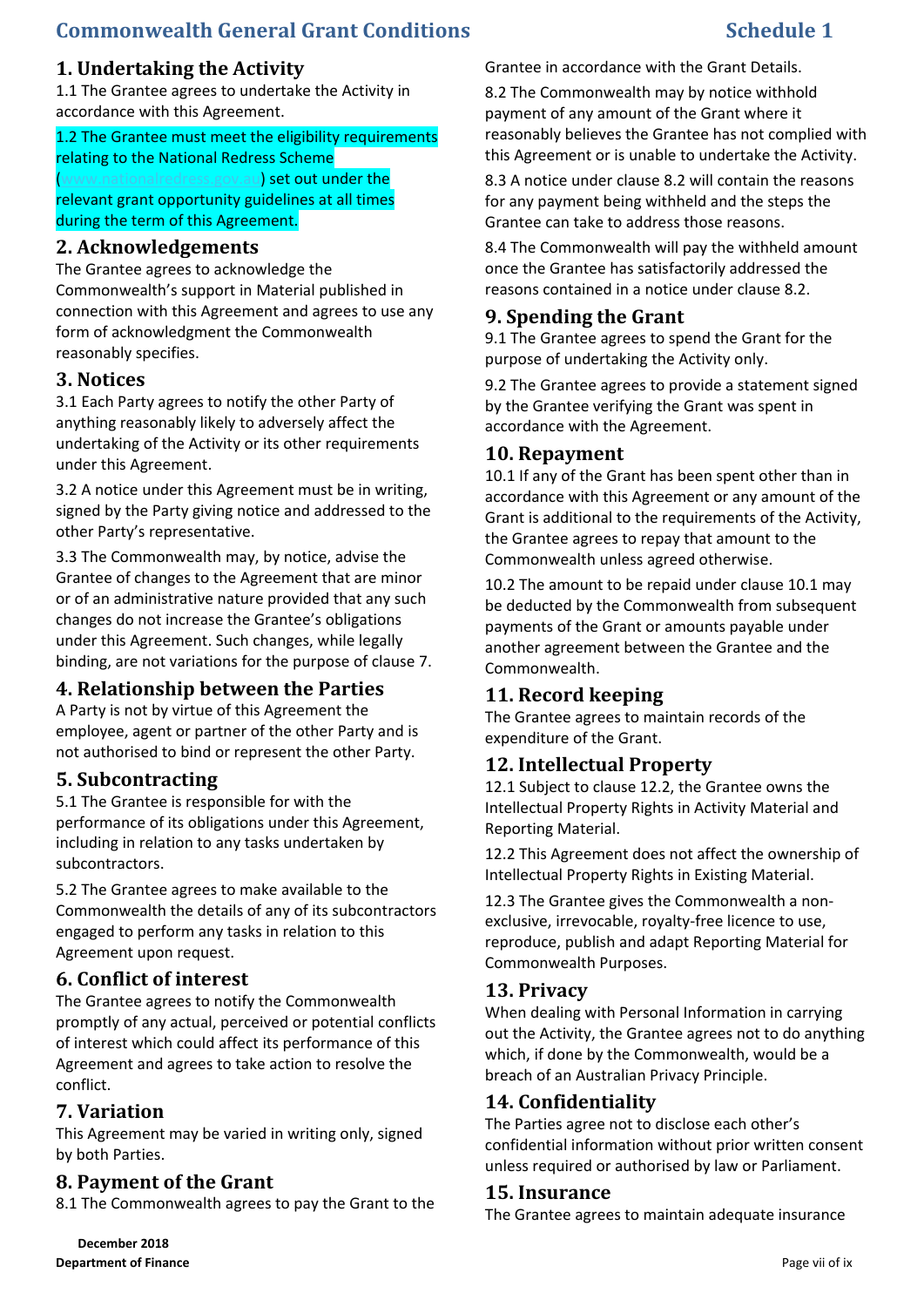# **Commonwealth General Grant Conditions Schedule 1**

for the duration of this Agreement and provide the Commonwealth with proof when requested.

# **16. Indemnities**

16.1 The Grantee indemnifies the Commonwealth, its officers, employees and contractors against any claim, loss or damage arising in connection with the Activity.

16.2 The Grantee's obligation to indemnify the Commonwealth will reduce proportionally to the extent any act or omission involving fault on the part of the Commonwealth contributed to the claim, loss or damage.

# **17. Dispute resolution**

17.1 The Parties agree not to initiate legal proceedings in relation to a dispute unless they have tried and failed to resolve the dispute by negotiation.

17.2 The Parties agree to continue to perform their respective obligations under this Agreement where a dispute exists.

17.3 The procedure for dispute resolution does not apply to action relating to termination or urgent litigation.

### **18. Termination for default**

The Commonwealth may terminate this Agreement by notice where it reasonably believes the Grantee:

- (a) has breached this Agreement; or
- (b) has provided false or misleading statements in their application for the Grant; or
- (c) has become bankrupt or insolvent, entered into a scheme of arrangement with creditors, or come under any form of external administration.

### **19. Cancellation for convenience**

19.1 The Commonwealth may cancel this Agreement by notice, due to:

- (a) a change in government policy; or
- (b) a Change in the Control of the Grantee, which the Commonwealth believes will negatively affect the Grantee's ability to comply with this Agreement.

19.2 The Grantee agrees on receipt of a notice of cancellation under clause 19.1 to:

- (a) stop the performance of the Grantee's obligations as specified in the notice; and
- (b) take all available steps to minimise loss resulting from that cancellation.

19.3 In the event of cancellation under clause 19.1, the Commonwealth will be liable only to:

- (a) pay any part of the Grant due and owing to the Grantee under this Agreement at the date of the notice; and
- (b) reimburse any reasonable expenses the Grantee unavoidably incurs that relate directly to the cancellation and are not covered by 19.3(a).

**December 2018 Department of Finance Page viii of ix Page viii of ix Page viii of ix Page viii of ix Page viii of ix** 

19.4 The Commonwealth's liability to pay any amount under this clause is subject to:

- (a) the Grantee's compliance with this Agreement; and
- (b) the total amount of the Grant.

19.5 The Grantee will not be entitled to compensation for loss of prospective profits or benefits that would have been conferred on the Grantee.

### **20. Survival**

Clauses 10, 12, 13, 14, 16, 20 and 21 survive termination, cancellation or expiry of this Agreement.

### **21. Definitions**

In this Agreement, unless the contrary appears:

- **Activity** means the activities described in the Grant Details.
- **Activity Completion Date** means the date or event specified in the Grant Details.
- **Activity Material** means any Material, other than Reporting Material, created or developed by the Grantee as a result of the Activity and includes any Existing Material that is incorporated in or supplied with the Activity Material.
- **Agreement** means the Grant Details, Supplementary Terms (if any), the Commonwealth General Grant Conditions and any other document referenced or incorporated in the Grant Details.
- **Agreement End Date** means the date or event specified in the Grant Details.
- **Asset** means any item of property purchased wholly, or in part, with the use of the Grant $\left[\right]$ , excluding Activity Material [and/, Intellectual Property Rights] [and real property].
- **Australian Privacy Principle** has the same meaning as in the *Privacy Act 1988*.
- **Change in the Control** means any change in any person(s) who directly exercise effective control over the Grantee.
- **Commonwealth** means the Commonwealth of Australia as represented by the Commonwealth entity specified in the Agreement and includes, where relevant, its officers, employees, contractors and agents.
- **Commonwealth General Grant Conditions** means this document.
- **Commonwealth Purposes** does not include commercialisation or the provision of the Material to a third party for its commercial use.
- **Existing Material** means Material developed independently of this Agreement that is incorporated in or supplied as part of Reporting Material or Activity Material.